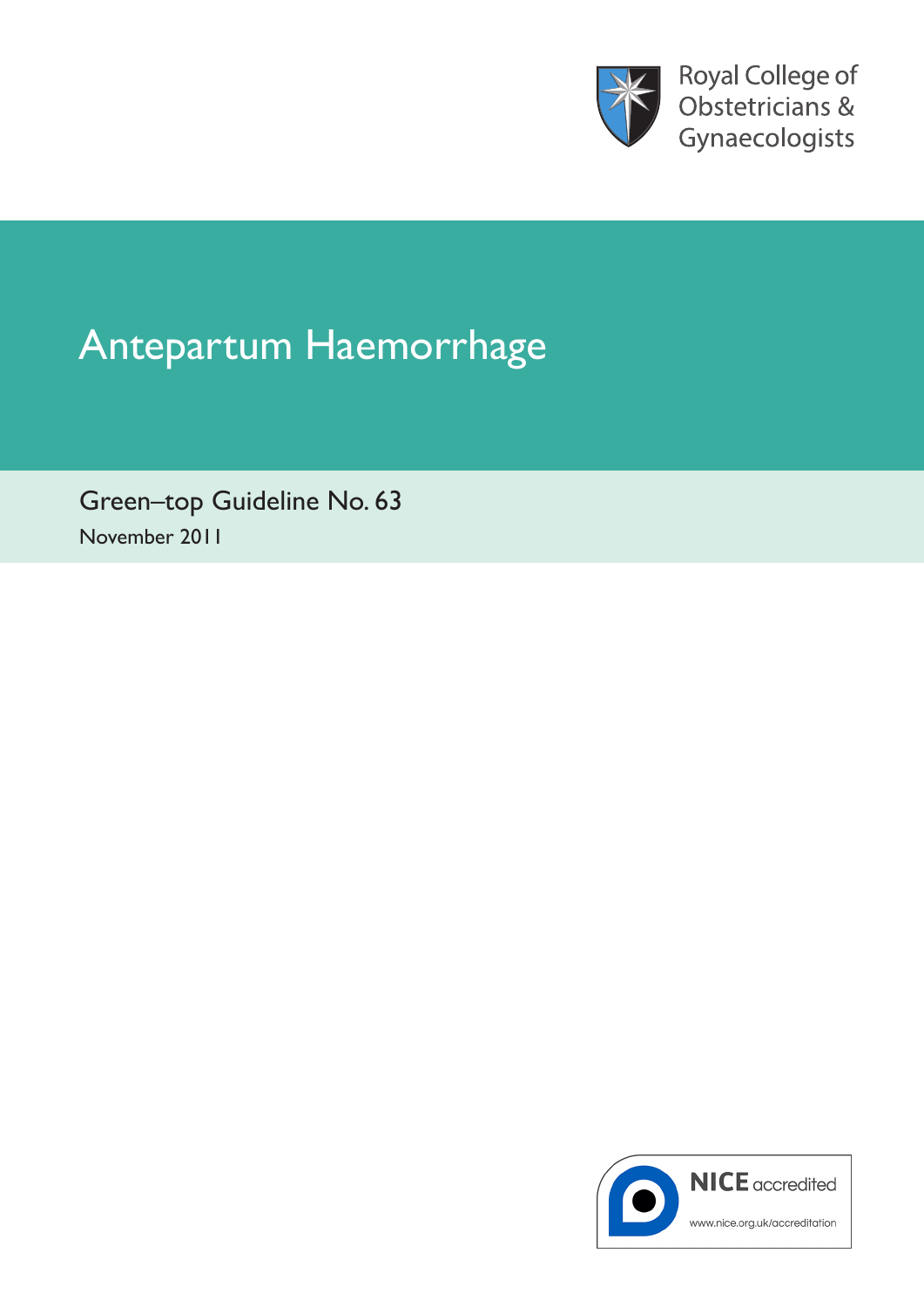# Antepartum Haemorrhage

This is the first edition of this guideline.

#### **1. Purpose and scope**

Antepartum haemorrhage (APH) is defined as bleeding from or in to the genital tract, occurring from  $24^{+0}$ weeks of pregnancy and prior to the birth of the baby. The most important causes of APH are placenta praevia and placental abruption, although these are not the most common. APH complicates 3–5% of pregnancies and is a leading cause of perinatal and maternal mortality worldwide.<sup>1</sup> Up to one-fifth of very preterm babies are born in association with APH, and the known association of APH with cerebral palsy can be explained by preterm delivery.

This guideline has been developed primarily for clinicians working in obstetric units in the UK; recommendations may be less appropriate for other settings where facilities, resources and routine practice differ. This guideline does not include specific recommendations for the management of women who refuse blood transfusion. The Centre for Maternal and Child Enquiries (CMACE)<sup>2</sup> and the RCOG<sup>3</sup> have published guidance regarding the management of pregnancy in women who decline blood products. The code of practice for the surgical management of Jehovah's Witness patients by the Royal College of Surgeons (England) and Management of Anaesthesia for Jehovah's Witnesses by the Association of Anaesthetists of Great Britain and Ireland provide useful additional information.<sup>4,5</sup>

#### **2. Introduction and background**

Obstetric haemorrhage remains one of the major causes of maternal death in developing countries and is the cause of up to 50% of the estimated 500000 maternal deaths that occur globally each year.<sup>6</sup> In the UK, deaths from obstetric haemorrhage are uncommon. In the 2006–08 report of the UK Confidential Enquiries into Maternal Deaths,<sup>7</sup> haemorrhage was the sixth highest direct cause of maternal death (9 direct deaths; 3.9 deaths/million maternities) a decline from the 14 that occurred in the previous triennium (6.6 deaths/million maternities).8 There were 4 deaths from APH in the more recent report.7 In the 2005–07 report of the Confidential Enquiries into Maternal Deaths in South Africa, obstetric haemorrhage was the third most common cause of death accounting for 12.4% of all deaths; there were 108 deaths from APH and 74 of these (68.5%) were considered to be clearly avoidable.<sup>9</sup> Haemorrhage emerges as the major cause of severe maternal morbidity in almost all 'near miss' audits in both developed and developing countries.<sup>10</sup>

Obstetric haemorrhage encompasses both antepartum and postpartum bleeding. This green-top guideline is restricted in scope to the management of APH. The causes of APH include: placenta praevia, placental abruption and local causes (for example bleeding from the vulva, vagina or cervix). It is not uncommon to fail to identify a cause for APH when it is then described as 'unexplained APH'.

Green-top guidelines that are relevant to this topic and are cited in this guideline include: RCOG Green-top Guideline No. 47 *Blood Transfusions in Obstetrics*<sup>3</sup> RCOG Green-top Guideline No. 22 *The Use of Anti-D Immunoglobulin for Rhesus D Prophylaxis*<sup>11</sup> RCOG Green-top Guideline No. 27 *Placenta Praevia, Placenta Praevia Accreta and Vasa Praevia: Diagnosis and Management*<sup>12</sup> RCOG Green-top Guideline No. 52 *Prevention and Management of Postpartum Haemorrhage*<sup>13</sup> RCOG Green-top Guideline No. 56 *Maternal Collapse in Pregnancy and the Puerperium*<sup>14</sup> RCOG Green-top Guideline No. 55 *Late Intrauterine Fetal Death and Stillbirth*<sup>15</sup> RCOG Green-top Guideline No. 7 *Antenatal Corticosteroids to Reduce Neonatal Morbidity*<sup>16</sup> RCOG Green-top Guideline No. 1b *Tocolysis for Women in Preterm Labour*<sup>17</sup>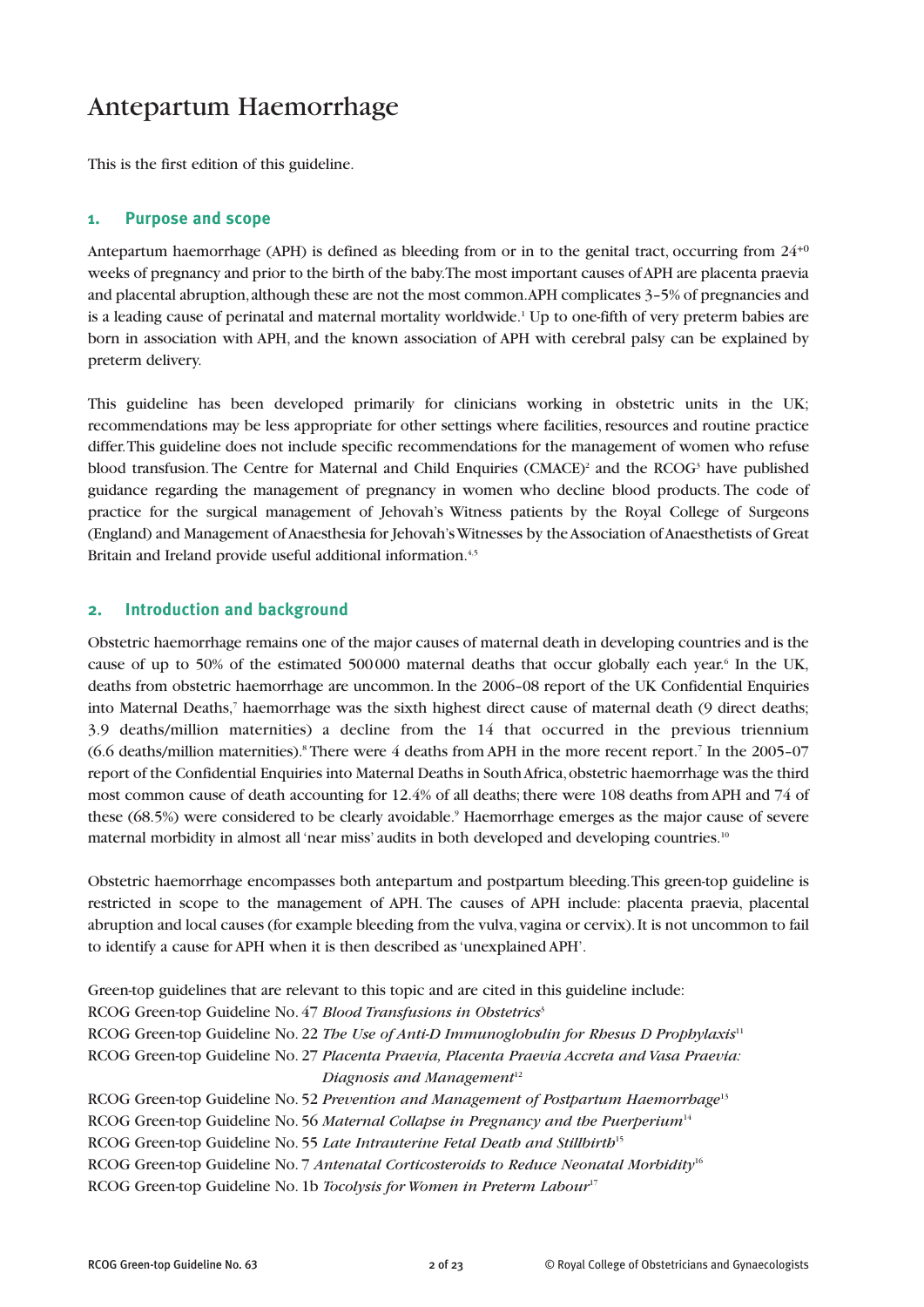### RCOG Green-top Guideline No. 37b *The Acute Management of Thrombosis and Embolism During Pregnancy and the Puerperium.*<sup>18</sup>

There are no consistent definitions of the severity of APH. It is recognised that the amount of blood lost is often underestimated and that the amount of blood coming from the introitus may not represent the total blood lost (for example in a concealed placental abruption). It is important therefore, when estimating the blood loss, to assess for signs of clinical shock. The presence of fetal compromise or fetal demise is an important indicator of volume depletion.<sup>19</sup>

For the purposes of this guideline, the following definitions have been used: Spotting – staining, streaking or blood spotting noted on underwear or sanitary protection Minor haemorrhage – blood loss less than 50 ml that has settled Major haemorrhage – blood loss of 50–1000 ml, with no signs of clinical shock Massive haemorrhage – blood loss greater than 1000 ml and/or signs of clinical shock.

Recurrent APH is the term used when there are episodes of APH on more than one occasion.

# **3. Identification and assessment of the evidence**

This guideline was developed in accordance with standard methodology for producing RCOG Green-top Guidelines.<sup>20–22</sup> Cochrane reviews on interventions for suspected placenta praevia<sup>23</sup> and for treating placental abruption have highlighted the lack of evidence to guide practice.<sup>24</sup>

#### *3.1 Search strategy*

The Cochrane Library (including the Cochrane Database of Systematic Reviews, DARE and EMBASE), TRIP, Medline and PubMed (electronic databases) were searched for relevant randomised controlled trials, systematic reviews and meta-analyses. The search was restricted to articles published between 1966 and February 2011. The databases were searched using the relevant MeSH terms, including all subheadings, and this was combined with a keyword search. Search words included 'antepartum haemorrhage', 'placental abruption', 'placenta praevia', 'placenta previa', 'vasa praevia', 'vasa previa', 'obstetric haemorrhage', 'obstetric hemorrhage', 'fetal haemorrhage', 'fetal hemorrhage', 'fetomaternal haemorrhage', 'fetomaternal hemorrhage', 'antenatal bleeding', 'pregnancy', 'disseminated intravascular coagulopathy', and the search limited to humans and the English language.

The National Library for Health and the National Guidelines Clearing House were also searched for relevant guidelines and reviews (with no results). Guidelines and recommendations produced by organisations such as NHS Health Trusts were therefore considered. Where possible, recommendations are based on available evidence and the areas where evidence is lacking are annotated as 'good practice points'.

# **4. Prediction and prevention of antepartum haemorrhage?**

#### *4.1 What are the risk factors for placental abruption?*

A number of clinical and epidemiological studies have identified predisposing risk factors for placental abruption.25–31 The most predictive is abruption in a previous pregnancy. A large observational study from Norway reported a  $4.4\%$  incidence of recurrent abruption (adjusted OR 7.8, 95% CI 6.5–9.2).<sup>32</sup> Abruption recurs in 19–25% of women who have had two previous pregnancies complicated by abruption.33 Other risk factors for placental abruption include: pre-eclampsia, fetal growth restriction, non-vertex presentations, polyhydramnios, advanced maternal age, multiparity, low body mass index (BMI), pregnancy following assisted reproductive techniques, intrauterine infection, premature rupture of membranes, abdominal trauma (both accidental and resulting from domestic violence), smoking and drug misuse (cocaine and amphetamines) during pregnancy.<sup>31,34</sup>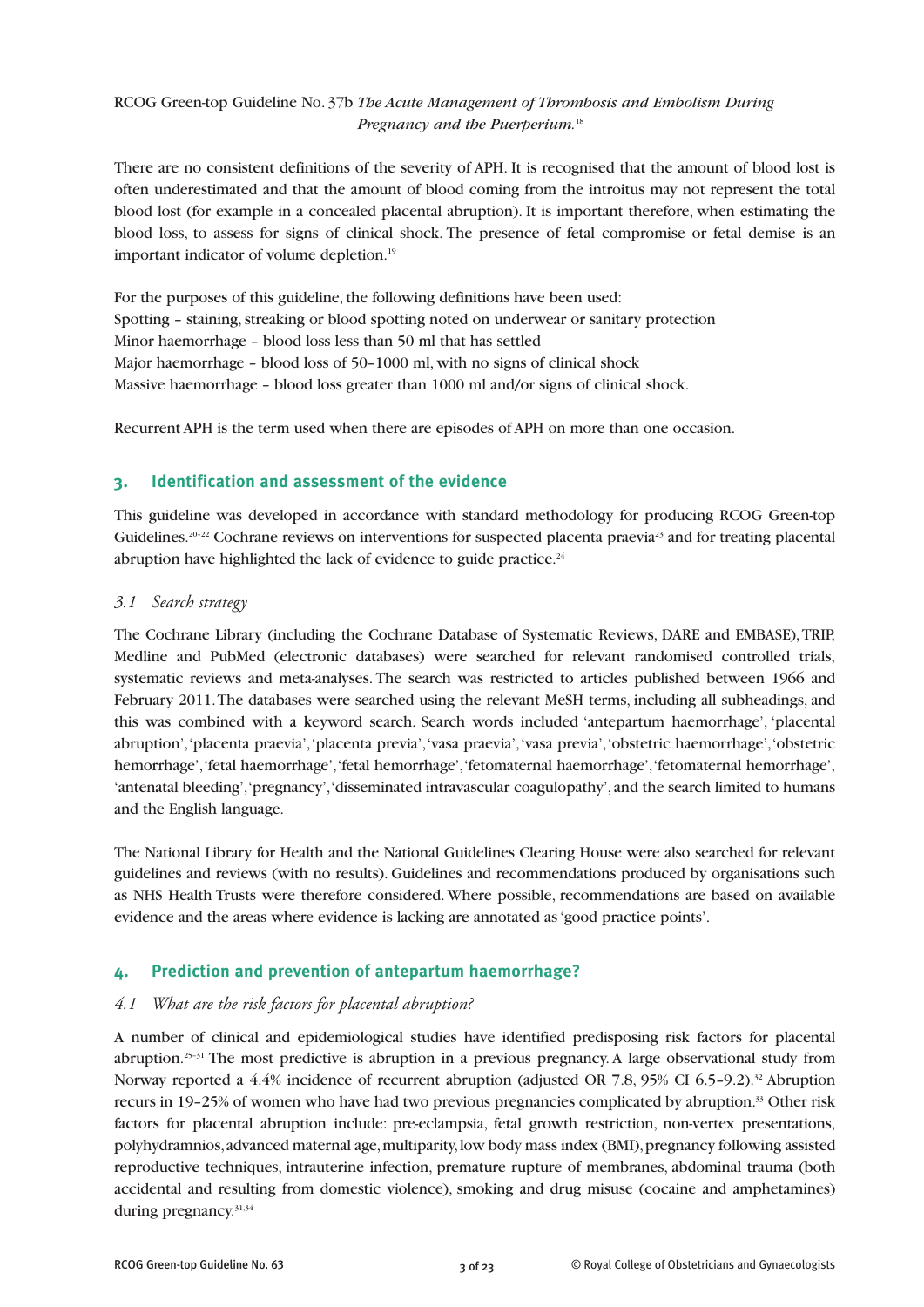First trimester bleeding increases the risk of abruption later in the pregnancy. A retrospective cohort study from Denmark found that threatened miscarriage increases the risk of placental abruption from 1.0% to 1.4% (OR 1.48, 95% CI 1.30–1.68).35 A systematic review reported first trimester bleeding to be associated with an increased risk of placental abruption (OR 1.6, 95% CI 1.1–2.6); when an intrauterine haematoma is identified on ultrasound scan in the first trimester, the risk of subsequent placental abruption is increased (RR 5.6, 95% CI  $2.8 - 11.1$ ).<sup>36</sup>

Maternal thrombophilias have been associated with placental abruption. In a systematic review, Robertson et al.37 identified seven studies that evaluated the association between thrombophilias and placental abruption. Overall, thrombophilias were associated with an increased risk of placental abruption, but significant associations were only observed with heterozygous factor V Leiden (OR 4.70, 95% CI 1.13–19.59) and heterozygous prothrombin 20210A (OR 7.71, 95% CI 3.01-19.76). More recently, a systematic review and meta-analysis of prospective cohort studies investigating the relationship between factor V Leiden, the prothrombin gene mutation and placental abruption reported only a weak association (pooled OR estimate for placental abruption in women with factor V Leiden was 1.85 [95% CI 0.92–3.70], and prothrombin 20210A was 2.02 [95% CI 0.81-5.02]).<sup>38</sup>

While these and other risk factors for placental abruption are recognised, causal pathways remain largely speculative.<sup>39</sup> Women should be assessed for these factors at each antenatal contact. This information may be used to assign women to high-risk or low-risk antenatal care.

#### *4.2 What are the risk factors for placenta praevia?*

A number of risk factors for placenta praevia have been described, some of which are listed in Table 1.40–43,45–47 In a comparison of maternal risk factors for placenta praevia and placental abruption, Yang et al.44 concluded that abruption is more likely to be related to conditions occurring during pregnancy and placenta praevia is more likely to be related to conditions existing prior to pregnancy.

#### Table 1. Risk factors for placenta praevia<sup>40-43,45-47</sup>

| Previous placenta praevia (adjusted OR 9.7)45-47                                                                                                          |
|-----------------------------------------------------------------------------------------------------------------------------------------------------------|
| Previous caesarean sections (RR 2.6, 95% CI 2.3-3.0 with a background rate of 0.5%) <sup>46</sup>                                                         |
| One previous caesarean section OR 2.2 (95% CI 1.4–3.4 with a background rate of 1%) <sup>47</sup>                                                         |
| Two previous caesarean sections OR $4.1$ (95% Cl $1.9 - 8.8$ )                                                                                            |
| Three previous caesarean sections OR 22.4 $(95\%$ Cl 6.4-78.3)                                                                                            |
| Previous termination of pregnancy                                                                                                                         |
| Multiparity                                                                                                                                               |
| Advanced maternal age (>40 years)                                                                                                                         |
| Multiple pregnancy                                                                                                                                        |
| Smoking                                                                                                                                                   |
| Deficient endometrium due to presence or history of:<br>uterine scar<br>٠<br>endometritis<br>manual removal of placenta<br>curettage<br>submucous fibroid |
| Assisted conception                                                                                                                                       |

#### *4.3 Can APH be predicted?*

**APH has a heterogeneous pathophysiology and cannot reliably be predicted.**



A number of risk factors for APH have been described (see sections 4.1 and 4.2).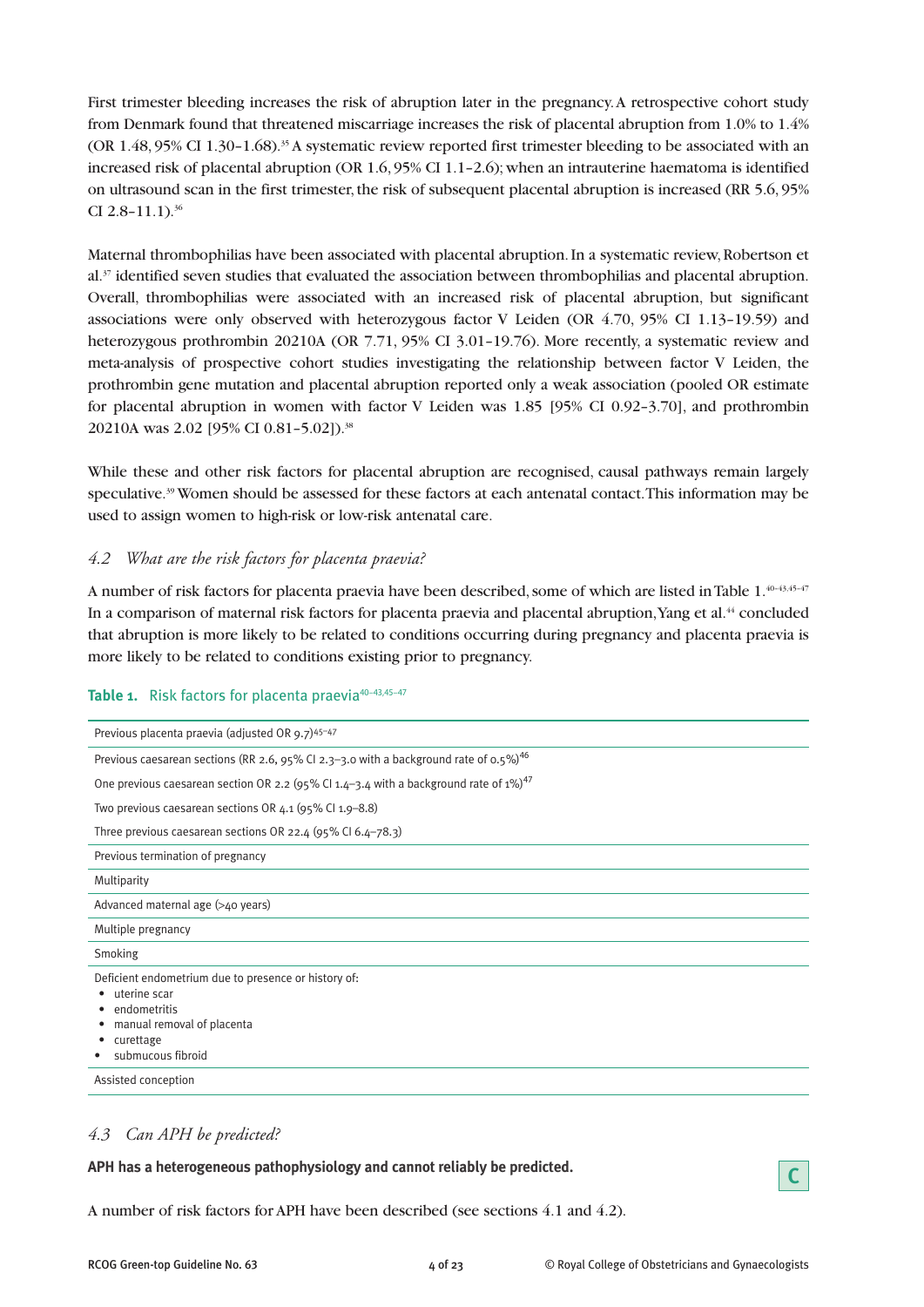APH has a heterogeneous pathophysiology and cannot be predicted. In a study investigating risk factors for placental abruption, the authors concluded that abruption is usually a sudden and unexpected obstetric emergency, not predictable by means of known reproductive risk factors.<sup>48</sup> They found that approximately 70% of cases of placental abruption occur in low-risk pregnancies. Another study aiming to predict placental abruption in women with previous caesarean section concluded that models combining risk factors were too inefficient to be useful.<sup>49</sup>

Evidence level 2++

#### *4.4. Can APH be prevented?*

**Women should be advised, encouraged and helped to change modifiable risk factors (such as smoking and drug misuse).**

 $\checkmark$ 

There is limited evidence to support interventions to prevent APH.

#### **4.4.1 Placental abruption**

In view of the known associations between placental abruption and tobacco use, cocaine and amphetamine misuse, women should be advised and encouraged to modify these risk factors. No evidence was identified that specifically investigated smoking cessation and APH. A Cochrane review concluded that smoking cessation programmes in pregnancy reduce the proportion of women who continue to smoke, and reduce low birthweight and preterm birth. The pooled trials have inadequate power to detect reductions in perinatal mortality or very low birthweight and did not specifically analyse rates of APH.<sup>51</sup>The management of cocaine and amphetamine misuse involves a combination of symptomatic interventions during the withdrawal phase and psychosocial interventions. There has been very little systematic research into the effectiveness of this approach in pregnant women.<sup>52,53</sup>

A systematic review of folic acid supplements in pregnancy (involving a re-analysis of a large randomised controlled trial and update of a Cochrane review) found no conclusive evidence of benefit (including risk of placental abruption) in women who took folic acid supplements.54 In contrast, an observational study conducted in Norway investigating vitamin supplementation and risk of placental abruption found that women who use folic acid and multivitamins during pregnancy are significantly less likely than non-users to develop placental abruption (adjusted OR 0.74, 95% CI 0.65-0.84).<sup>55</sup>

There are no good data to support a role for antithrombotic therapy (low dose aspirin +/– low molecular weight heparin) in the prevention of abruption in women with thrombophilia.<sup>56</sup>

A pilot study investigating the effects of antithrombotic therapy (the low molecular weight heparin, enoxaparin) in women with a previous placental abruption reported that women randomised to receive enoxaparin in the subsequent pregnancy experienced fewer placental vascular complications (including abruption, pre-eclampsia or low birthweight; adjusted hazard ratio =  $0.37,95\%$  CI  $0.18$ - $0.77$ ).<sup>57</sup>The authors conclude that their study findings are preliminary and are currently being evaluated in larger multicentre trials to ensure their findings can be generalised.

Evidence level 4

Evidence level 1–

 $\checkmark$ 

#### **4.4.2 Haemorrhage from placenta praevia**

**It is considered good practice to avoid vaginal and rectal examinations in women with placenta praevia, and to advise these women to avoid penetrative sexual intercourse.**

RCOG Green-top Guideline No. 27 recommends that in cases of placenta praevia, cervical cerclage to prevent or reduce bleeding and prolong pregnancy is not supported by sufficient evidence to recommend this practice outside a clinical trial.<sup>12</sup>

RCOG Green-top Guideline No. 27 indicates that there is no place for the use of prophylactic tocolytics in women with placenta praevia to prevent bleeding.<sup>12</sup> Evidence level 1+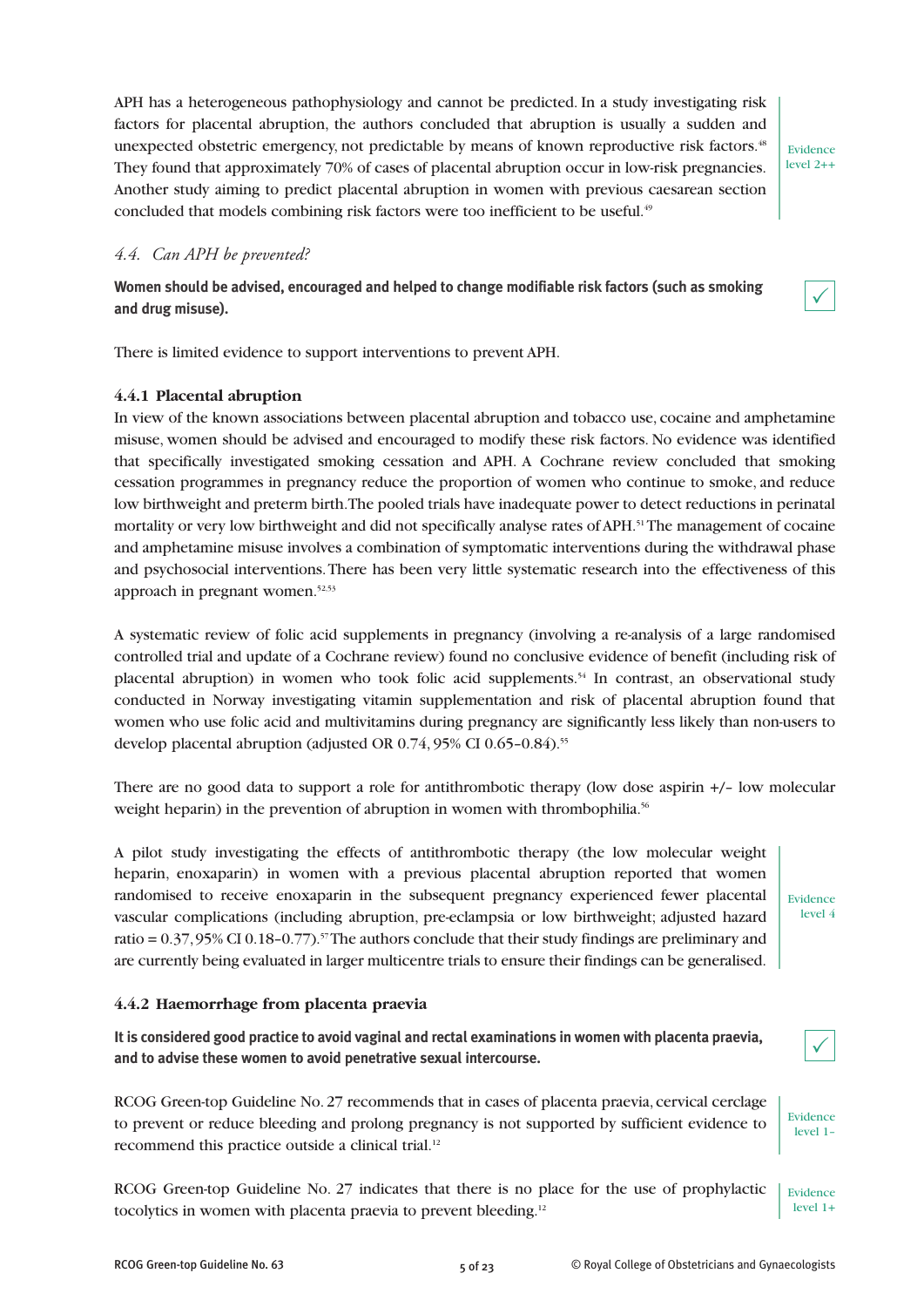#### **Table 2.** Complications of APH

| <b>Maternal complications</b>      | <b>Fetal complications</b>                             |
|------------------------------------|--------------------------------------------------------|
| Anaemia                            | Fetal hypoxia                                          |
| Infection                          | Small for gestational age and fetal growth restriction |
| Maternal shock                     | Prematurity (iatrogenic and spontaneous)               |
| Renal tubular necrosis             | Fetal death                                            |
| Consumptive coagulopathy           |                                                        |
| Postpartum haemorrhage             |                                                        |
| Prolonged hospital stay            |                                                        |
| Psychological sequelae             |                                                        |
| Complications of blood transfusion |                                                        |

# **5. Is APH associated with any specific pregnancy complications and outcomes?**

**Health professionals should be aware that domestic violence in pregnancy may result in APH.**

Health professionals should be aware that domestic violence in pregnancy may result in APH.<sup>50</sup> Women with repeated presentations that may include APH should be asked about this.

**Antepartum haemorrhage is associated with maternal and perinatal morbidity and mortality. Clinicians managing women with APH should be aware of these potential consequences.**

APH is associated with complications for the mother and her fetus (Table 2).<sup>58</sup> Complications are more likely to occur when haemorrhage is due to a placental cause (abruption or placenta praevia), when the bleeding is heavy and when the bleeding occurs at early gestations.<sup>59</sup>

#### *5.1 Unexplained APH*

Pregnancies complicated by unexplained APH are also at increased risk of adverse maternal and perinatal outcomes. A meta-analysis of unexplained APH identified 10 relevant studies in the previous 38 years, with a limited number of cases; preterm delivery (OR 3.17), stillbirth (OR 2.09), and fetal anomalies (OR  $1.42$ ) appear to be increased in frequency.<sup>60</sup> More recently, a retrospective observational study from Australia found that women with unexplained APH are at greater risk of preterm delivery and of undergoing induction of labour at term, and their babies are more likely to be admitted to neonatal intensive care units and develop hyperbilirubinaemia.<sup>61</sup> Furthermore, women with unexplained APH were more likely to have smaller babies (2940g versus 3325g, p < 0.001), and this difference remained statistically significant when the birthweight was adjusted for gestational age at delivery and other confounders ( $p = 0.026$ ).

# **6. Where should the woman presenting with APH be managed?**

**It is recommended that women be advised to report all vaginal bleeding to their antenatal care provider.**

**Women with APH presenting to a midwifery-led maternity unit, a general practitioner or to an accident and emergency department should be assessed, stabilised if necessary and transferred to a hospital maternity unit with facilities for resuscitation (such as anaesthetic support and blood transfusion resources) and performing emergency operative delivery.**

**A multidisciplinary team including midwifery and obstetric staff, with immediate access to laboratory, theatre, neonatal and anaesthetic services, should provide clinical assessment.**



 $\checkmark$ 

Evidence levels  $1 -$  to  $2+$ 

 $\checkmark$ 

 $\checkmark$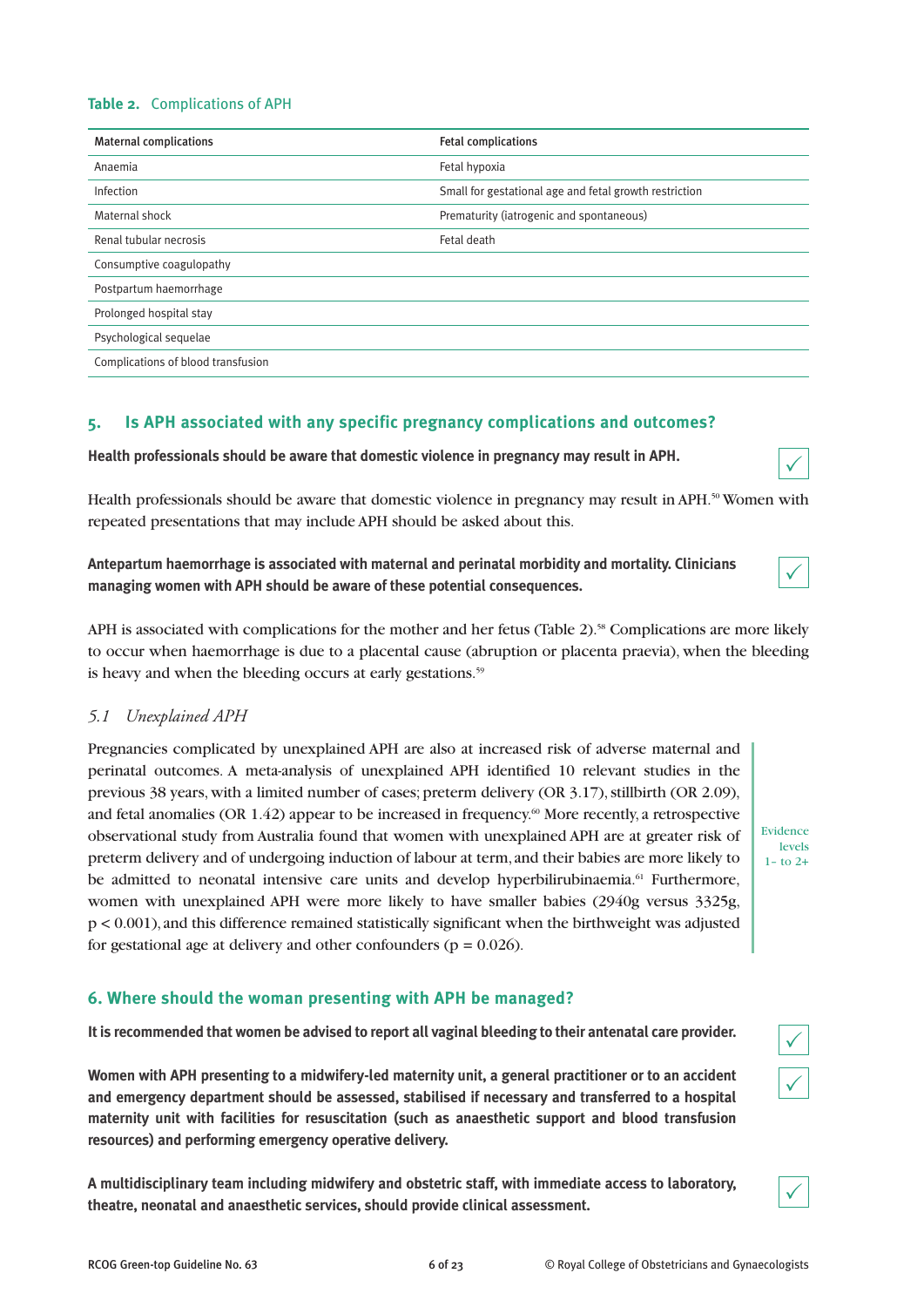Sequential reports investigating maternal deaths in the UK have highlighted the importance of multidisciplinary protocols for the management of obstetric haemorrhage. These should be updated and rehearsed regularly in conjunction with transfusion services. All members of staff, including those working in the blood bank, should be aware of the processes which are in place to ensure that blood and blood products can be delivered in a timely manner. These reports have recommended that women known to be at high risk of haemorrhage should be managed in centres with facilities for blood transfusion, intensive care and other interventions.7,8,62,63

# **7. What is the role of clinical assessment in women presenting with APH?**

**The role of clinical assessment in women presenting with APH is first to establish whether urgent intervention is required to manage maternal or fetal compromise. The process of triage includes history taking to assess coexisting symptoms such as pain, an assessment of the extent of vaginal bleeding, the cardiovascular condition of the mother, and an assessment of fetal wellbeing.**

Women presenting with a major or massive haemorrhage that is persisting or if the woman is unable to provide a history due to a compromised clinical state, an acute appraisal of maternal wellbeing should be performed and resuscitation started immediately. The mother is the priority in these situations and should be stabilised prior to establishing the fetal condition.

**If there is no maternal compromise a full history should be taken.**

- The clinical history should determine whether there is pain associated with the haemorrhage. Placental abruption should be considered when the pain is continuous. Labour should be considered if the pain is intermittent.
- Risk factors for abruption and placenta praevia should be identified.
- The woman should be asked about her awareness of fetal movements and attempts should be made to auscultate the fetal heart.
- If the APH is associated with spontaneous or iatrogenic rupture of the fetal membranes, bleeding from a ruptured vasa praevia should be considered.
- Previous cervical smear history may be useful in order to assess the possibility of a neoplastic lesion of the cervix as the cause of bleeding. The presentation of cervical cancer in pregnancy depends on the stage at diagnosis and lesion size; most women with International Federation of Gynecology and Obstetrics (FIGO) stage I cancer are asymptomatic; symptomatic pregnant women usually present with APH (mostly postcoital) or vaginal discharge.<sup>64</sup> In a Swedish population study, the incidence of cervical cancer was 7.5 cases per 100 000 deliveries; in over half of these cases, the women had an abnormal cervical smear history.65

#### **Examination of the woman should be performed to assess the amount and cause of APH.**

The basic principles of resuscitation should be adhered to in all women presenting with collapse or major haemorrhage. These should follow the principles outlined in Green-top Guideline No.56 *Maternal Collapse in Pregnancy and the Puerperium*<sup>14</sup> and in Green-top Guideline No.52 *Prevention and Management of Postpartum Haemorrhage*. <sup>13</sup> The primary survey should follow the structured approach of airway (A), breathing (B) and circulation (C). Following initial assessment and commencement of resuscitation, causes for haemorrhage or collapse should be sought.

All women presenting with APH should have their pulse and blood pressure recorded.

#### *7.1 Abdominal palpation*

The woman should be assessed for tenderness or signs of an acute abdomen. The tense or 'woody' feel to the uterus on abdominal palpation indicates a significant abruption. Abdominal palpation may also reveal uterine contractions. A soft, non-tender uterus may suggest a lower genital tract cause or bleeding from placenta or vasa praevia.

 $\checkmark$ 

 $\checkmark$ 

 $\checkmark$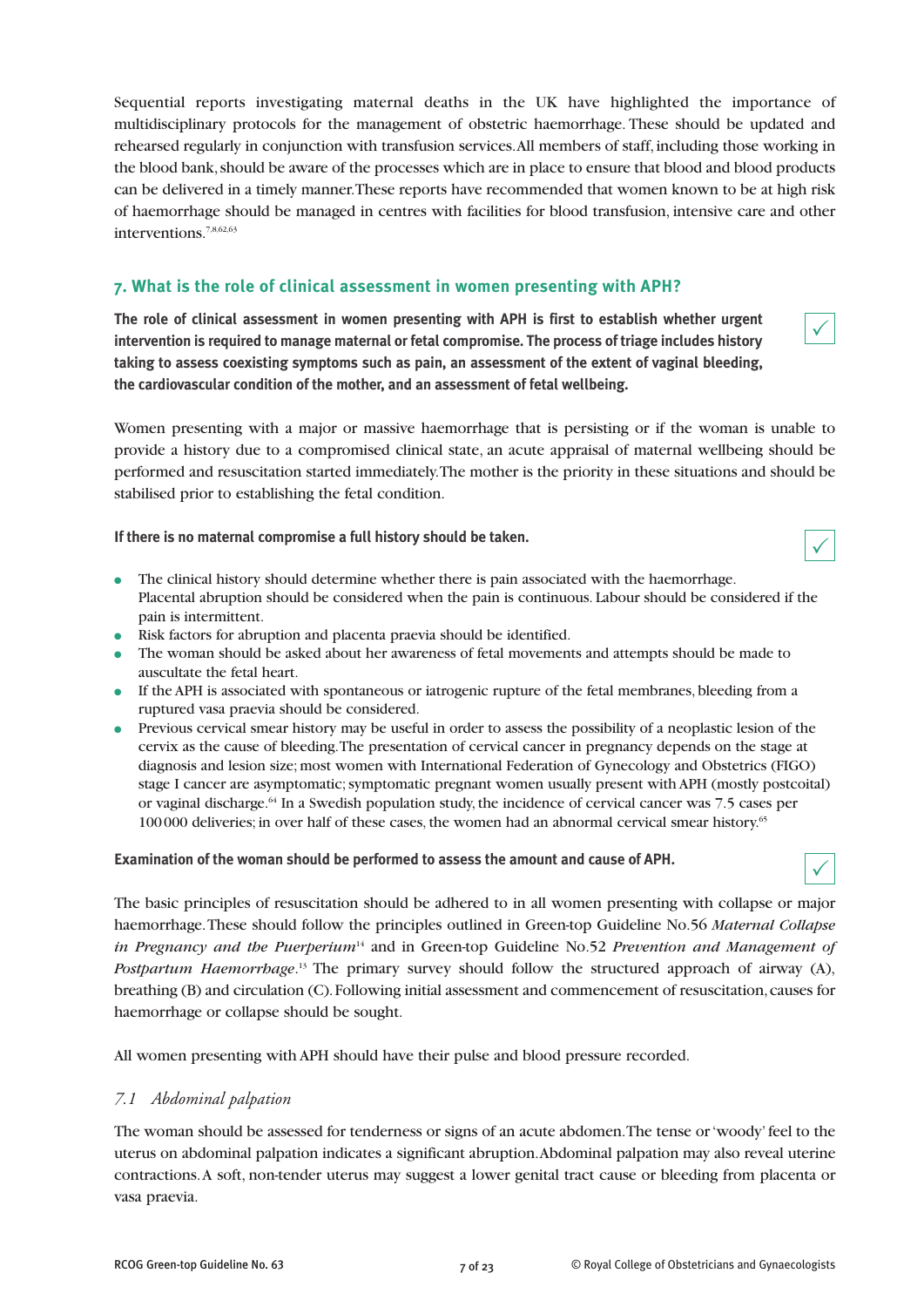#### *7.2 Speculum examination*

A speculum examination can be useful to identify cervical dilatation or visualise a lower genital tract cause for the APH. In a prospective observational study of 564 women presenting with APH, 521 (92.4%) underwent an admission speculum examination; 389 women (69%) had a normal cervix, 120 (21%) had cervical ectropion and 12 (2%) had a dilated cervix. <sup>66</sup>

Evidence level 3

 $\checkmark$ 

**C**

**C**

**D**

**D**

If the woman presents with a clinically suspicious cervix she should be referred for colposcopic evaluation in line with guidelines from the British Society for Colposcopy and Cervical Pathology.<sup>67</sup> Evidence level 4

#### *7.3 Digital vaginal examination*

If placenta praevia is a possible diagnosis (for example, a previous scan shows a low placenta, there is a high presenting part on abdominal examination or the bleed has been painless), digital vaginal examination should not be performed until an ultrasound has excluded placenta praevia. Digital vaginal examination can provide information on cervical dilatation if APH is associated with pain or uterine activity.

# **8. What investigations should be performed in women presenting with APH?**

#### *8.1 Maternal investigations*

**Investigations should be performed to assess the extent and physiological consequences of the APH. The maternal investigations performed will depend on the amount of bleeding.**

**The Kleihauer test should be performed in rhesus D (RhD)-negative women to quantify fetomaternal haemorrhage (FMH) in order to gauge the dose of anti-D immunoglobulin (anti-D Ig) required.**

**The Kleihauer test is not a sensitive test for diagnosing abruption.**

**Ultrasound can be used to diagnose placenta praevia but does not exclude abruption.**

**Placental abruption is a clinical diagnosis and there are no sensitive or reliable diagnostic tests available. Ultrasound has limited sensitivity in the identification of retroplacental haemorrhage.**

#### **8.1.1 Blood tests**

In cases of major or massive haemorrhage, blood should be analysed for full blood count and coagulation screen and 4 units of blood cross-matched. Urea, electrolytes and liver function tests should be assayed. The initial haemoglobin may not reflect the amount of blood lost and therefore clinical judgement should be used when initiating and calculating the blood transfusion required. In such circumstances a point of care test ('bedside test') to assess haemoglobin may be useful. The platelet count, if low, may indicate a consumptive process seen in relation to significant abruption; this may be associated with a coagulopathy.

In minor haemorrhage, a full blood count and group and save should be performed. A coagulation screen is not indicated unless the platelet count is abnormal.

In all women who are RhD-negative, a Kleihauer test should be performed to quantify FMH to gauge the dose of anti-D Ig required.11 Evidence level 4

The Kleihauer test is not a sensitive test for diagnosing placental abruption. $68,69$ Evidence level 2+

#### **8.1.2 Ultrasound scan**

Women presenting with APH should have an ultrasound scan performed to confirm or exclude placenta praevia if the placental site is not already known. Ultrasound scanning is well established in determining placental location and in the diagnosis of placenta praevia.12,70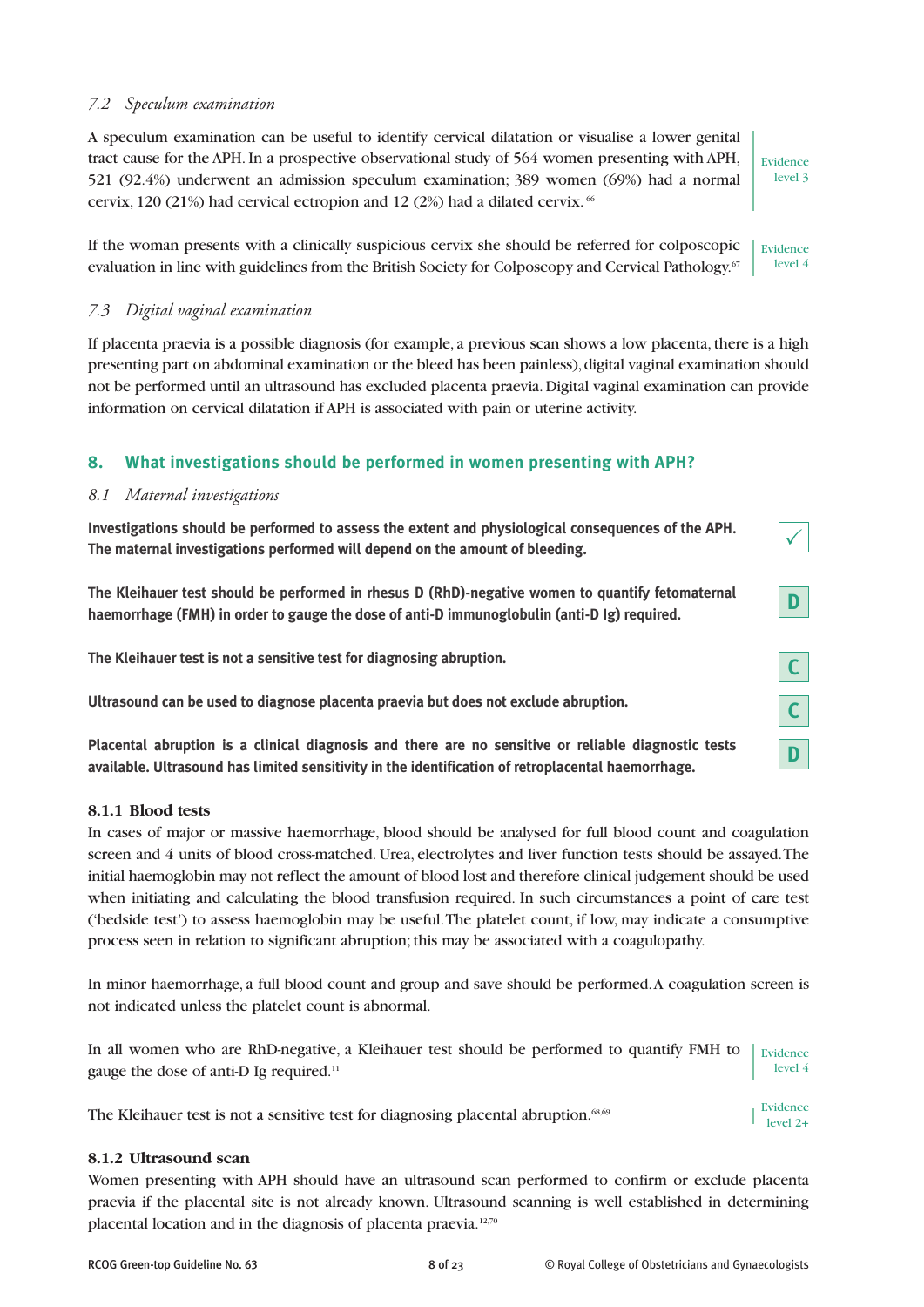The sensitivity of ultrasound for the detection of retroplacental clot (abruption) is poor. Glantz and colleagues71 reported the sensitivity, specificity, and positive and negative predictive values of ultrasonography for placental abruption to be 24%, 96%, 88% and 53% respectively. Thus, ultrasonography will fail to detect three-quarters of cases of abruption. However, when the ultrasound suggests an abruption, the likelihood that there is an abruption is high.

#### *8.2 Fetal investigation*

**An assessment of the fetal heart rate should be performed, usually with a cardiotocograph (CTG) in women presenting with APH once the mother is stable or resuscitation has commenced, to aid decision making on the mode of delivery.**

**Whenever possible, CTG monitoring should be performed where knowledge of fetal condition will influence the timing and mode of delivery.**

**Ultrasound should be carried out to establish fetal heart pulsation if fetal viability cannot be detected using external auscultation.**

APH, particularly major haemorrhage and that associated with placental abruption, can result in fetal hypoxia and abnormalities of the fetal heart rate pattern. If the fetal heart rate cannot be heard on auscultation, then an ultrasound scan should be performed to exclude an intrauterine fetal death.15 Ultrasound imaging can be technically difficult, particularly in the presence of maternal obesity, abdominal scars and oligohydramnios, but views can often be augmented with colour Doppler.

Guidance directly relevant to monitoring the fetal heart rate at the extreme of viability can be reasonably extrapolated from advice on the management of women in extremely preterm labour (less than 26+0 weeks) from the British Association of Perinatal Medicine.72The results of this working group suggest 'If active obstetric intervention in the interests of the fetus is not planned, for example at gestations less than 26+0 weeks, continuous monitoring of the fetal heart rate is not advised.'72

There is a lack of published evidence regarding the role and usefulness of fetal heart-rate monitoring in women presenting with APH. In one study, the fetal heart-rate pattern (CTG) was abnormal in 69% of women presenting with placental abruption.<sup>73</sup> Whilst conservative (expectant) management appears to be safe in preterm pregnancies with placental abruption and a normal CTG, an abnormal CTG is associated with poor fetal outcome and delivery should be expedited to save the fetus.74 Clinical judgement is required in these circumstances since women presenting with bleeding that may indicate a catastrophic event such as placental abruption, constitute a group where the fetus is more likely to be exposed to severe hypoxia and acidaemia.75 In such circumstances, the CTG can reasonably be expected to be informative.

**In the context of suspected vasa praevia various tests exist that can differentiate between fetal and maternal blood, but are often not applicable. (See Green-top Guideline No. 27** *Placenta Praevia, Placenta Accreta and Vasa Praevia: Diagnosis and Management***. 12)**

Evidence is lacking concerning the validity of point of care tests to differentiate between fetal and maternal blood. In the event of a significant bleed related to vasa praevia, signs of fetal compromise would be identifiable on fetal heart rate monitoring and delivery would be indicated irrespective of the results of such a test. Commercial kits to perform such tests are currently unavailable and the tests are considered to be complicated and lacking in accuracy.

# **9. Should women with APH be hospitalised, and if so, for how long?**

Recommendations about hospitalisation for women with placenta praevia are presented in RCOG Green-top Guideline No. 27.12





level 2+

Evidence level 3

**D**

 $\checkmark$ 

| Evidence |  |
|----------|--|
| level 4  |  |



Evidence level 3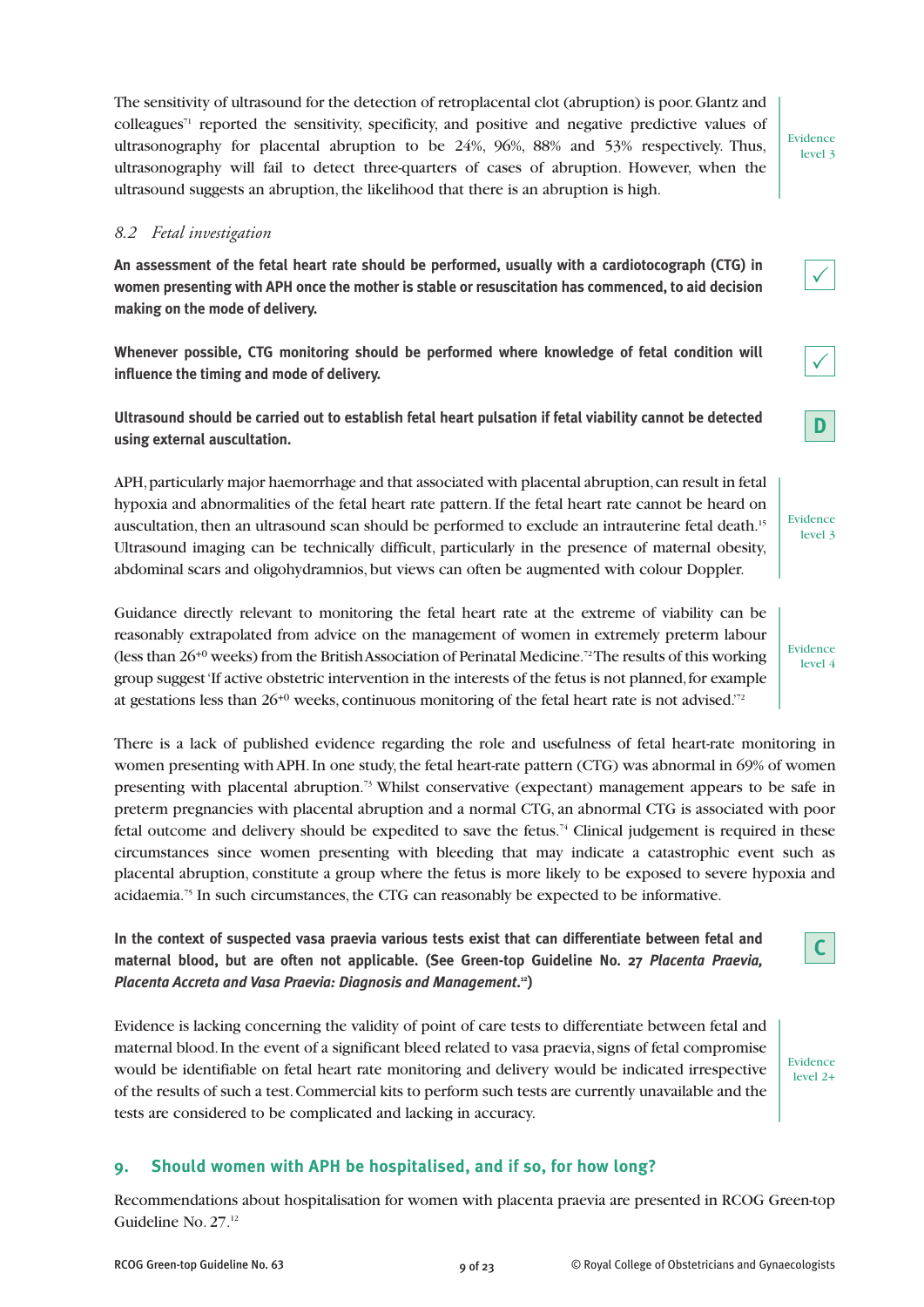**Women presenting with spotting who are no longer bleeding and where placenta praevia has been excluded can go home after a reassuring initial clinical assessment.**

**All women with APH heavier than spotting and women with ongoing bleeding should remain in hospital at least until the bleeding has stopped.**

At present, there is no evidence to support recommendations regarding duration of inpatient management following APH. Where the bleeding has been spotting and has settled, and tests of fetal and maternal wellbeing are reassuring, the woman can go home. She should be encouraged to contact the maternity unit if she has any further bleeding, pain or a reduction in fetal movements. Further measures such as a telephone consultation between the woman and the hospital the following day may provide further reassurance.

Each woman must be assessed on an individual basis and sound clinical judgment applied. For example, if a woman presents with spotting and has a past history of intrauterine fetal death resulting from placental abruption, then hospitalisation would be appropriate.

#### **10. Should corticosteroids be administered to women who present with APH before term?**

Clinicians should offer a single course of antenatal corticosteroids to women between  $24^{+6}$  and  $34^{+6}$ **weeks of gestation at risk of preterm birth.**

**In women presenting with spotting, where the most likely cause is lower genital tract bleeding, where imminent delivery is unlikely, corticosteroids are unlikely to be of benefit, but could still be considered.**

RCOG Green-top Guideline No. 7 *Antenatal Corticosteroids to Reduce Neonatal Morbidity* states that antenatal corticosteroids should be given to all women at risk of iatrogenic or spontaneous preterm birth up to  $34^{+6}$  weeks of gestation.<sup>16</sup> Antenatal corticosteroids are associated with a significant reduction in rates of neonatal death, respiratory distress syndrome and intraventricular haemorrhage.  $level 1++$ 

In women with APH and no immediate indication to deliver the baby, an assessment should be made in each individual case. If bleeding is associated with pain suggestive of uterine activity or abruption, the risk of preterm birth is increased and therefore steroids may be of benefit. Women presenting with spotting which has stopped (particularly an identified lower genital tract cause such as postcoital from a cervical ectropion) and no abdominal pain or tenderness may not require steroids.

#### **11. Should tocolytic therapy be used in women presenting with APH who have uterine activity?**

**Tocolysis should not be used to delay delivery in a woman presenting with a major APH, or who is haemodynamically unstable, or if there is evidence of fetal compromise.**

**A senior obstetrician should make any decision regarding the initiation of tocolysis in the event of an APH.**

Women most likely to benefit from use of a tocolytic drug are those who are very preterm, those needing transfer to a hospital that can provide neonatal intensive care and those who have not yet completed a full course of corticosteroids. RCOG Green-top Guideline No. 1b states that tocolytic therapy is contraindicated in placental abruption and is 'relatively contraindicated' in 'mild haemorrhage' due to placenta praevia.<sup>17</sup>

Towers et al.76 reviewed 236 cases of APH, which included 131 cases of placental abruption and 105 cases of placenta praevia. Tocolysis had been used in 95 women with abruption and in 76 women with placenta praevia. The authors concluded that no adverse maternal or fetal effects of



 $\checkmark$ 

**A**

 $\checkmark$ 

Evidence

Evidence level 4





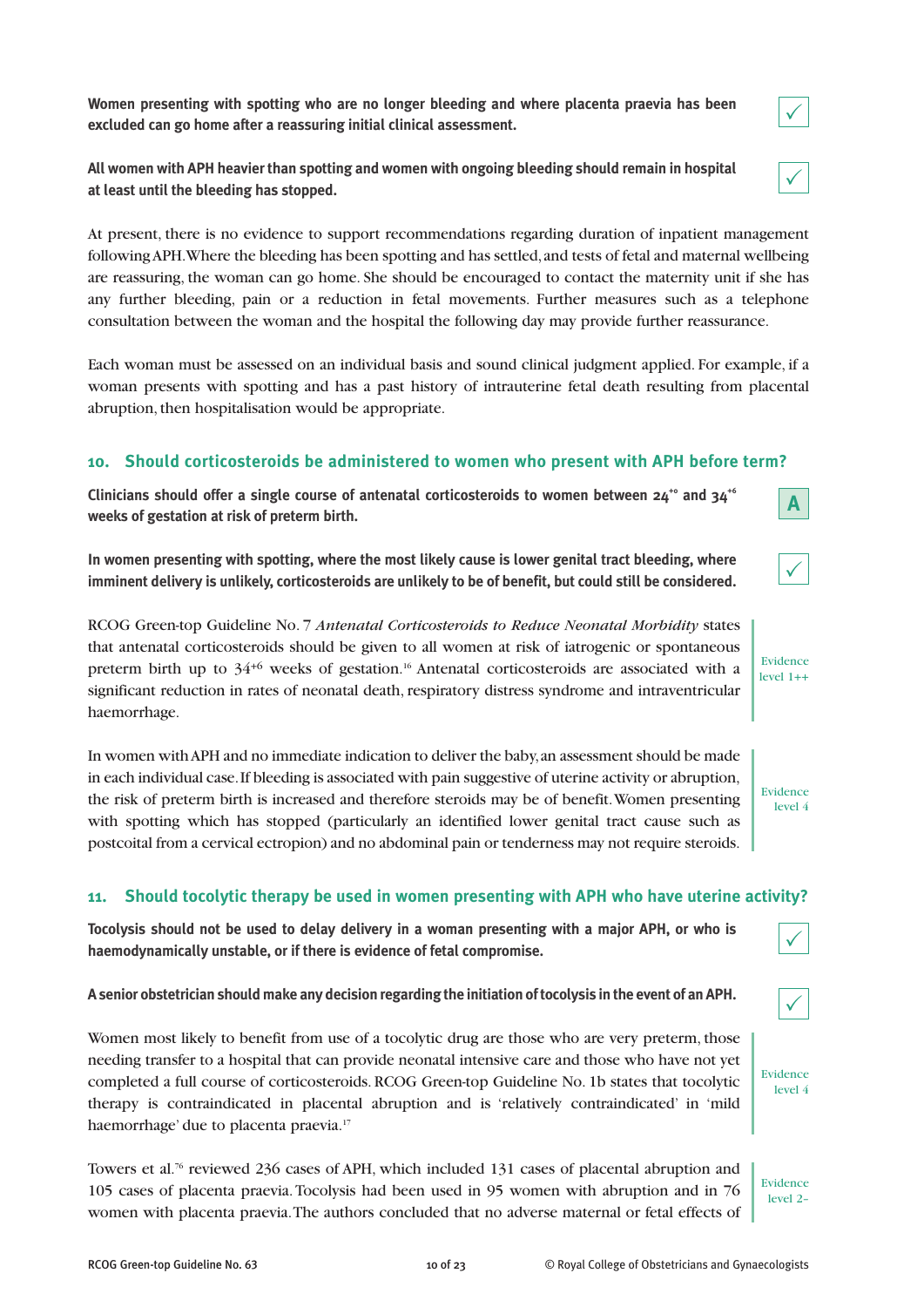tocolysis occurred, but that a prospective randomised trial was necessary to determine whether tocolytic use carries any benefits. Evidence level 2–

If tocolysis is employed, then the drug of choice in a woman with a history of APH should have fewest maternal cardiovascular side effects. The calcium antagonist nifedipine has been associated with cases of maternal hypotension and is probably best avoided. $77$ 

# **12. Should the antenatal care of a woman be altered following APH?**

**Following single or recurrent episodes of APH from a cervical ectropion, subsequent antenatal care need not be altered.**

**Following APH from placental abruption or unexplained APH, the pregnancy should be reclassified as 'high risk' and antenatal care should be consultant-led. Serial ultrasound for fetal growth should be performed.**

If placenta praevia is diagnosed, subsequent antenatal care should be in line with RCOG Green-top Guideline No 27<sup>12</sup>

Women with pregnancies complicated by APH (including unexplained APH) are at increased risk of adverse perinatal outcomes including small for gestational age fetus (see section 5) and fetal growth restriction. Serial ultrasound for fetal growth should be performed. The pregnant woman should be reclassified as high-risk at least until serial ultrasound scans demonstrate normal fetal growth and amniotic fluid volume. An epidemiological study of women with unexplained APH demonstrated an increased risk of oligohydramnios (OR 6.2), premature rupture of membranes (OR 3.4), fetal growth restriction (OR 5.6), preterm labour and caesarean delivery (OR 4.0). The authors concluded that women who have experienced APH should have increased fetal surveillance throughout the pregnancy.<sup>78</sup>

**13. Labour and delivery**

*13.1 When should women with APH be delivered and what mode of delivery should be employed in women whose pregnancies have been complicated by APH?* 

**If fetal death is diagnosed, vaginal birth is the recommended mode of delivery for most women (provided the maternal condition is satisfactory), but caesarean birth will need to be considered for some. This is addressed in Green-top Guideline No. 55.15**

**If the fetus is compromised, a caesarean section is the appropriate method of delivery with concurrent resuscitation of the mother.**

**Women with APH and associated maternal and/or fetal compromise are required to be delivered immediately.**

**The optimum timing of delivery of women presenting with unexplained APH and no associated maternal and/or fetal compromise is not established. A senior obstetrician should be involved in determining the timing and mode of birth of these women.**

In women with APH secondary to placenta praevia, intrapartum management is described in Green-top Guideline No. 27.12

APH associated with maternal or fetal compromise is an obstetric emergency. Management should include maternal resuscitation and delivery of the fetus to control the bleeding (see section 15). Delivery in this

Evidence level 2+

**D**

|--|

 $\overline{\checkmark}$ 

 $\checkmark$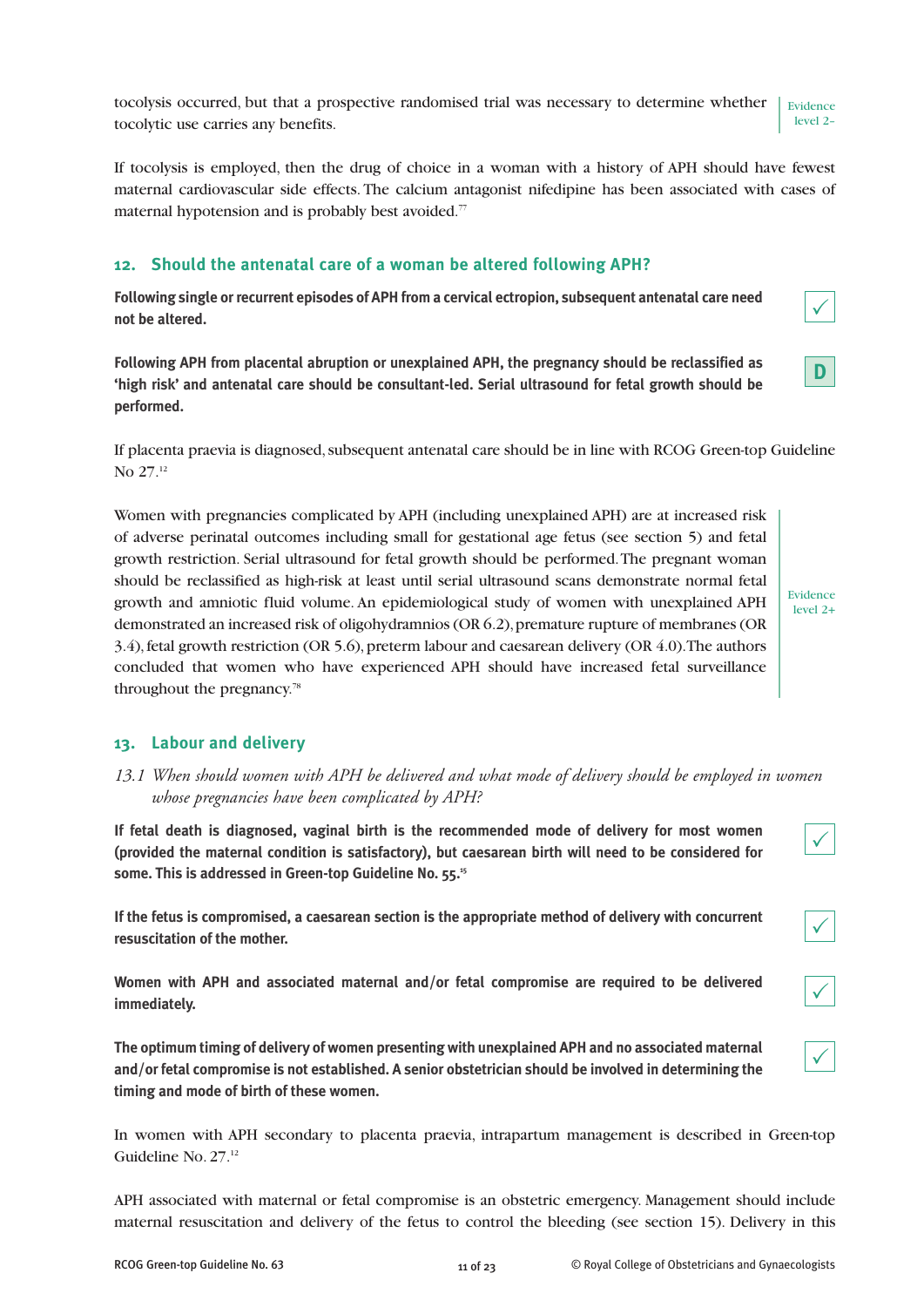situation will usually be by caesarean section, unless the woman is in established labour. Similarly, if there is evidence of fetal distress, resuscitation of the mother should commence and arrangements made to deliver the baby by caesarean section once the woman is stabilised.

No studies were identified to support recommendations regarding the optimum timing of delivery of women presenting with APH in the absence of maternal or fetal compromise. In women presenting with APH before 37+0 weeks of gestation, where there is no maternal or fetal compromise and bleeding has settled, there is no evidence to support elective premature delivery of the fetus.

If the woman presents after 37+0 weeks of gestation, it is important to establish if the bleeding is an APH or blood stained 'show'; if the APH is spotting or the blood is streaked through mucus it is unlikely to require active intervention. However, in the event of a minor or major APH, induction of labour with the aim of achieving a vaginal delivery should be considered in order to avoid adverse consequences potentially associated with a placental abruption.

# *13.2 What intrapartum fetal monitoring should be employed for women whose pregnancies were complicated by APH?*

**Women in labour with active vaginal bleeding require continuous electronic fetal monitoring.**

**In women who are in preterm labour whose pregnancies have been complicated by major APH or recurrent minor APH, or if there has been any clinical suspicion of an abruption, then continuous electronic fetal monitoring should be recommended.**

**In women who have experienced one episode of minor APH, in which there have been no subsequent concerns regarding maternal or fetal wellbeing, intermittent auscultation is appropriate.**

**Women with minor APH with evidence of placental insufficiency (such as fetal growth restriction or oligohydramnios) should be recommended to undergo continuous electronic fetal monitoring.**

The monitoring of the fetal heart rate in labour aims to identify hypoxia before it leads to perinatal death or impaired neurological development. There is a lack of evidence to support recommendations on intrapartum fetal monitoring after APH.

Guidelines commissioned by the National Institute for Health and Clinical Excellence (NICE) on intrapartum care recommend that continuous electronic fetal heart rate monitoring should be performed when women have active vaginal bleeding.<sup>79</sup> Pregnancies complicated by co-existing severe morbidity are outside the remit of the guideline.

Extrapolating advice from the NICE guidelines on intrapartum care, it seems reasonable to recommend that women whose pregnancies have been complicated by major APH or recurrent, minor APH, who are in preterm labour or if there has been any clinical suspicion of an abruption, should be recommended to undergo continuous electronic fetal monitoring. Since NICE recommends that intermittent auscultation of the fetal heart rate is appropriate for low-risk women in established labour,<sup>79</sup> it would be reasonable practice to employ intermittent auscultation of the fetal heart in women who have experienced spotting or one episode of minor APH, in which there have been no subsequent concerns regarding maternal or fetal wellbeing.

# *13.3 What is the optimal mode of anaesthesia for women who have experienced APH?*

**Regional anaesthetic is recommended for operative delivery unless there is a specific contraindication.**

**In a case of APH where maternal or fetal condition is compromised and caesarean section required, a general anaesthetic should be considered to facilitate control of maternal resuscitation and to expedite delivery.**

Evidence level 4

 $\checkmark$ 

**D**

**D**

 $\checkmark$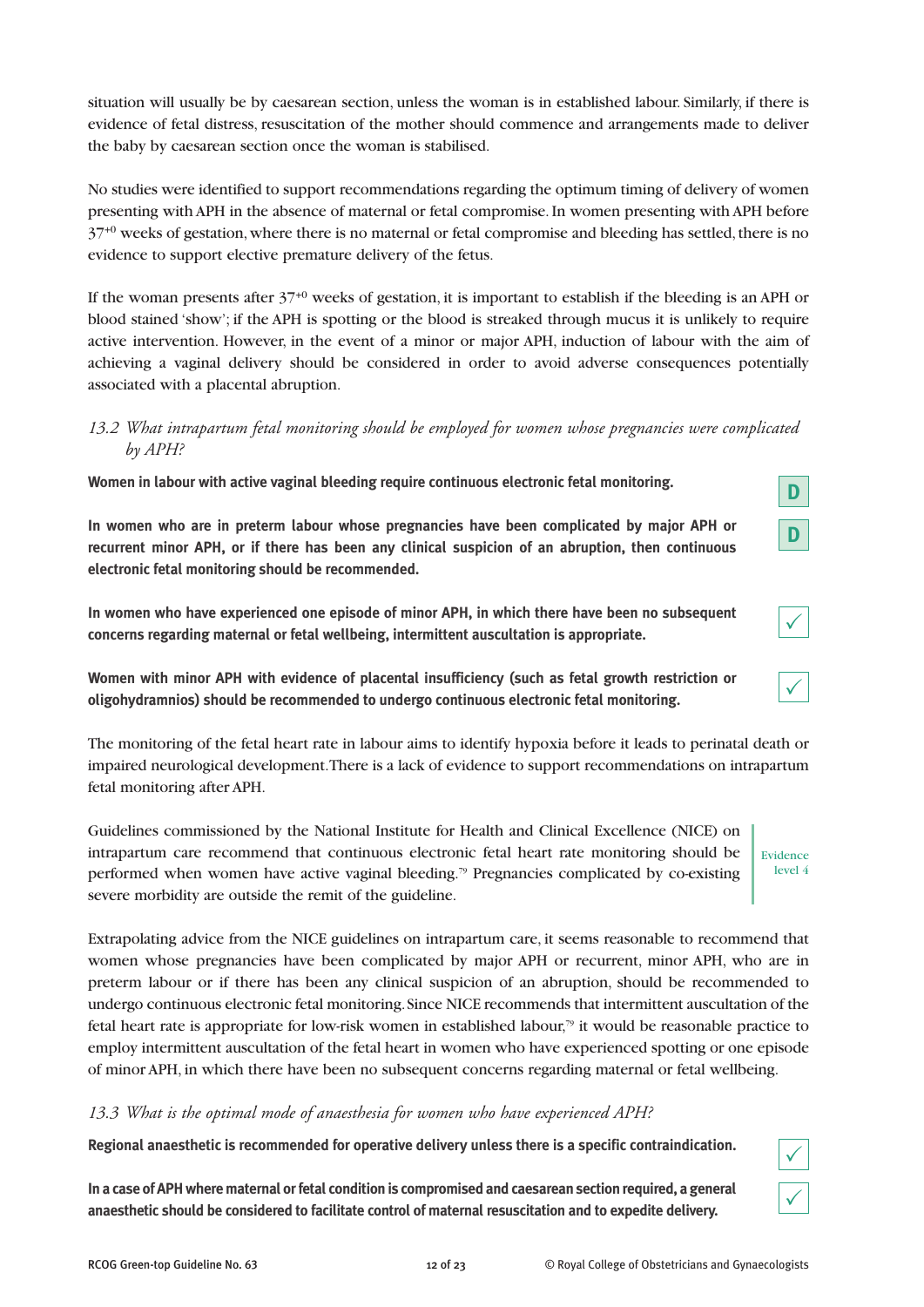#### **A consultant anaesthetist should be involved in the intrapartum care of women with APH with associated compromise.**



The Sixth Report of the Confidential Enquiries into Maternal and Child Health in the UK $\frac{63}{12}$  highlighted the relative safety of regional versus general anaesthesia for operative delivery. Specific contraindications to regional anaesthesia relevant to APH include maternal cardiovascular instability and coagulopathy. The choice of anaesthesia for each case requires an individual assessment by a senior anaesthetist; if the woman is haemodynamically stable, the magnitude of active bleeding should determine the appropriateness of regional anaesthesia.

In the case of severe fetal compromise but with a stable mother, it is reasonable to perform a general anaesthetic in the fetal interest to expedite rapid delivery. The optimal mode of anaesthesia will depend on the skill, expertise and experience of the individual anaesthetist. In this situation good communication is required between the obstetric and anaesthetic staff. Sequential reports investigating maternal deaths in the UK have highlighted the importance of senior (consultant) anaesthetic involvement in the care of women at high risk of haemorrhage.<sup>8,62,63</sup>

#### *13.4 What is the appropriate management of the third stage of labour in women with APH?*

**Postpartum haemorrhage (PPH) should be anticipated in women who have experienced APH.**

**Women with APH resulting from placental abruption or placenta praevia should be strongly recommended to receive active management of the third stage of labour.**

**Consideration should be given to the use of ergometrine-oxytocin (Syntometrine® [Alliance, Chippenham, Wilts]) to manage the third stage of labour in women with APH resulting from placental abruption or placenta praevia in the absence of hypertension (see Green-top Guideline No.52).**

APH arising from placental abruption and placenta praevia is associated with an increased risk of postpartum haemorrhage.<sup>80,81</sup> Active versus expectant management of the third stage of labour reduces the risk of PPH (blood loss greater than 1000 ml) and need for blood transfusion.<sup>82</sup> NICE guidelines on intrapartum care<sup>79</sup> recommend that women with risk factors for PPH (including APH) should have these highlighted in their notes and a care plan covering the third stage of labour should be made and discussed with the women.

A Cochrane review addressing prophylactic ergometrine-oxytocin versus oxytocin for the third stage of labour reported that the addition of ergometrine to oxytocin was associated with a small reduction in the risk of PPH using the definition of PPH of blood loss of at least 500 ml (OR 0.82, 95% CI 0.71-0.95).<sup>83</sup>

Consideration should therefore be given to the use of ergometrine-oxytocin for the third stage of labour in women with APH resulting from placental abruption or placenta praevia.

# **14. Should women presenting with APH who are RhD-negative be given anti-D Ig?**

**Anti-D Ig should be given to all non-sensitised RhD-negative women after any presentation with APH, independent of whether routine antenatal prophylactic anti-D has been administered.**

In the non-sensitised RhD-negative woman in the event of recurrent vaginal bleeding after 20<sup>+0</sup> weeks **of gestation, anti-D Ig should be given at a minimum of 6-weekly intervals.**



|--|

Evidence level 1++

**B**

**D**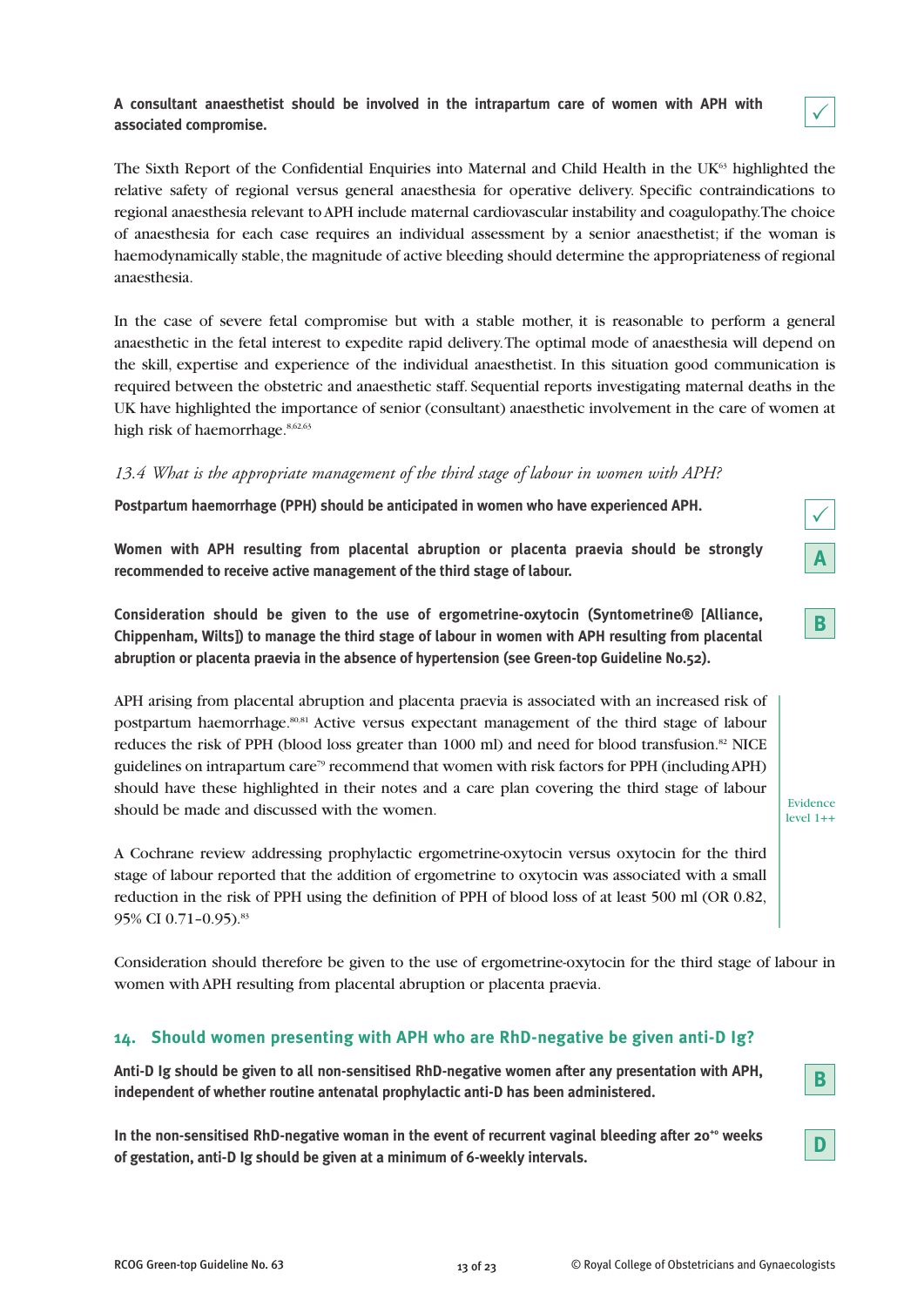In the non-sensitised RhD-negative woman for all events after 20<sup>+</sup> weeks of gestation, at least 500 iu **anti-D Ig should be given followed by a test to identify FMH greater than 4 ml red blood cells; additional anti-D Ig should be given as required.**



 $\checkmark$ 

 $\checkmark$ 

Recommendations regarding the administration of anti-D Ig for RhD prophylaxis are presented in RCOG Green-top Guideline No.22.11

#### **15. How should massive APH be managed and who should be included in the resuscitation team?**

**The management of massive APH should follow locally devised multidisciplinary protocols for massive obstetric haemorrhage.**

**The management team should include a consultant obstetrician, anaesthetist, haematologist and midwifery labour ward coordinator. Laboratory staff and portering staff should be alerted.**

The CEMACH report, *Saving Mothers' Lives 2003–05*, stated that 'dealing with ill, bleeding women requires skilled teamwork between obstetric and anaesthetic teams with appropriate help from other specialists including haematologists, vascular surgeons and radiologists. Senior staff should be involved as early as possible, and should have appropriate experience'.7,8 A multidisciplinary haemorrhage protocol should be available in all units and be updated regularly. $62,63$ 

The principles of management of massive APH are outlined in Appendix 1.

# **16. What blood products should be ordered and made available for women with APH?**

The principles of fluid replacement and administration of blood products are the same for APH as they are for PPH. These are presented in detail in the RCOG Green-top Guideline No. 52 *Prevention and Management of Postpartum Haemorrhage*<sup>13</sup> and are summarised in Appendix 2.

Data regarding transfusion of blood products in APH are limited. In the management of military trauma, a decrease in coagulopathy and improved survival is reported with a high fresh frozen plasma (FFP) to packed red cell (PRC) transfusion ratio of 1:1 to 1:1.4.84,85 An observational population-based study compared the transfusion of whole blood versus PRCs in obstetric haemorrhage.<sup>86</sup> Women who were transfused with PRCs developed acute tubular necrosis more often than women given whole blood, while pulmonary oedema was more commonly seen in women given whole blood. Prospective randomised trials are required before recommendations can be made on whole blood transfusion in obstetric haemorrhage.<sup>87</sup>

#### *16.1 How should the woman presenting with an APH who develops a coagulopathy be managed?*

**In women who have experienced a massive blood loss or a major abruption, the development of a disseminated intravascular coagulation (DIC) should be considered. Clotting studies and a platelet count should be urgently requested and advice from a haematologist sought. Up to 4 units of FFP and 10 units of cryoprecipitate may be given whilst awaiting the results of the coagulation studies.**

RCOG Green-top Guideline No. 52 states that: 'While acknowledging the general principle that results of coagulation studies and the advice of a haematologist should be used to guide transfusion of coagulation factors, up to 1 litre (equivalent to  $4$  units) of FFP and 10 units of cryoprecipitate (two packs) may be given empirically in the face of relentless bleeding, while awaiting the results of coagulation studies'. 13

Evidence level 4

**D**

In cases of placental abruption and associated intrauterine fetal death, coagulopathy and hypovolaemic shock are not uncommon.<sup>70</sup> Resuscitation of the woman should follow the framework in Appendix 2, working closely with haematology and anaesthetic colleagues.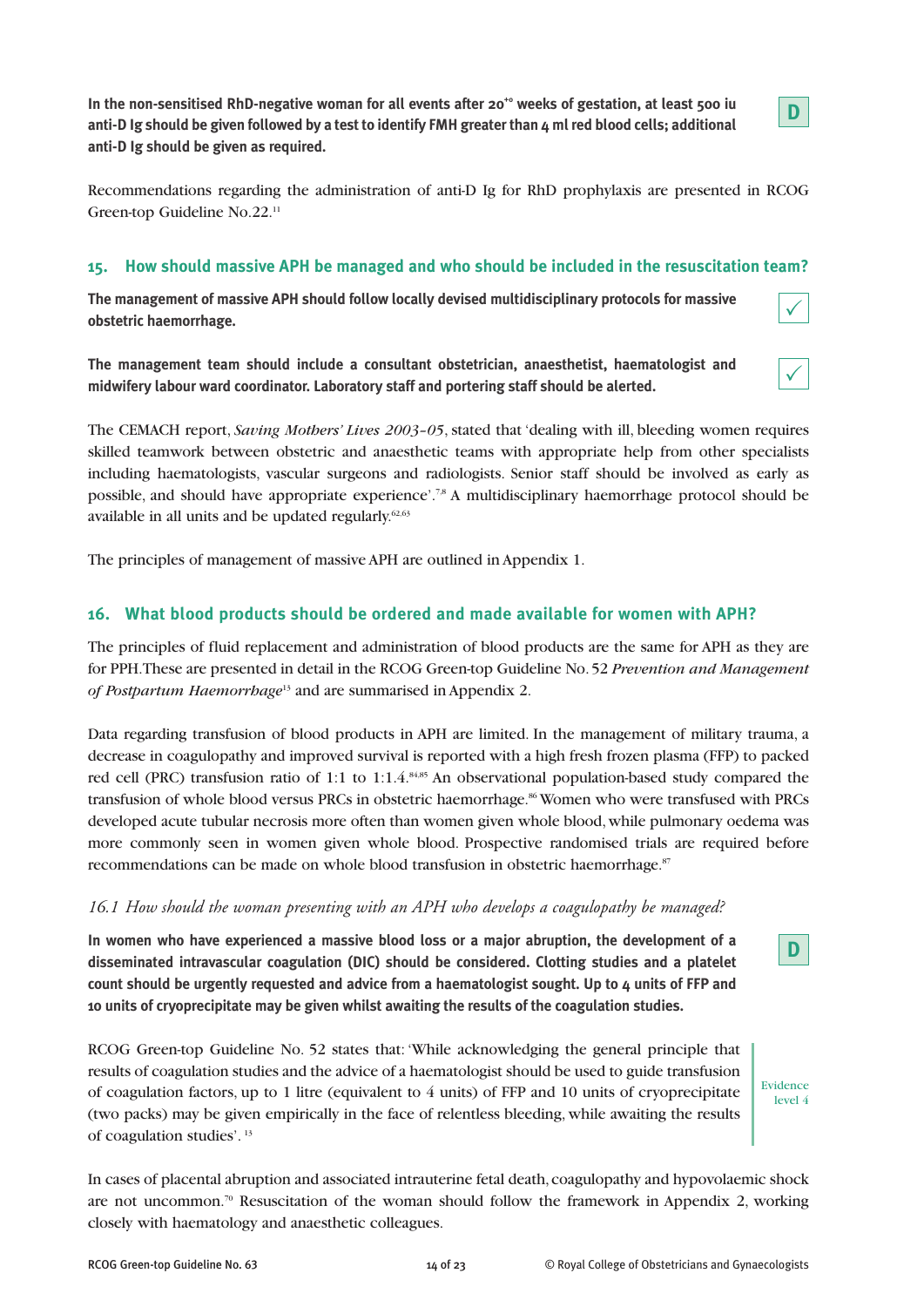#### *16.2 How should the woman presenting with an APH who is taking anticoagulant therapy be managed?*

**Women receiving antenatal anticoagulant therapy (usually low molecular weight heparin or warfarin) should be advised that if they have any vaginal bleeding they should not take any more doses of anticoagulant medication. They should attend hospital urgently, be assessed on admission and further doses should only be administered after consultation with medical staff.**

If a woman develops a haemorrhagic problem while on anticoagulant therapy, the treatment should be reviewed urgently and expert haematological advice sought.<sup>18</sup>

Any woman who is considered to be at high risk of haemorrhage and in whom continued heparin treatment is considered essential should be managed with intravenous, unfractionated heparin until the risk factors for haemorrhage have resolved.<sup>18</sup>

### **17. In women whose pregnancy is complicated by APH, how should the neonate be managed and by whom?**

**Major or massive APH may result in fetal anaemia and fetal compromise. The neonate should be assessed by a senior paediatrician/neonatologist.**

**In minor APH, clinical judgement should be used. With continuing haemorrhage, it would be appropriate to request paediatric support at the time of delivery.**

#### *17.1 Major APH*

#### **17.1.1 Abruption and vasa praevia**

The principal concern in these circumstances is neonatal anaemia and therefore these babies should be managed by an experienced paediatrician/neonatologist. Neonatal staff should be present at the time of delivery and be informed of the likely diagnosis and extent of the blood loss so that arrangements for early neonatal blood transfusion can be made if necessary.

The obstetrician should ensure that, in cases of vasa praevia, the umbilical cord is clamped as soon as possible after delivery, leaving the longer part attached to the neonate so that umbilical artery catheterisation is facilitated if required.

#### **17.1.2 Placenta praevia**

Anterior placenta praevia that necessitates incising the placenta at the time of caesarean section is an indication for attendance by an experienced paediatrician/neonatologist.

#### *17.2 Minor APH*

Clinical judgement should be used in these circumstances. It would be appropriate to inform paediatric staff of the anticipated delivery.

# **18. How should the woman with an extremely preterm pregnancy (24<sup>+o</sup> to 26<sup>+o</sup> weeks of gestation) and APH be managed?**

**Regardless of the gestation, the mother's life should take priority. She should be resuscitated and stabilised before any decision is made regarding delivery of the baby.**

**A senior paediatrician/neonatologist should be involved in the counselling of women when extreme preterm birth is likely.**



**D**

 $\checkmark$ 

 $\checkmark$ 

Evidence level 4

**D**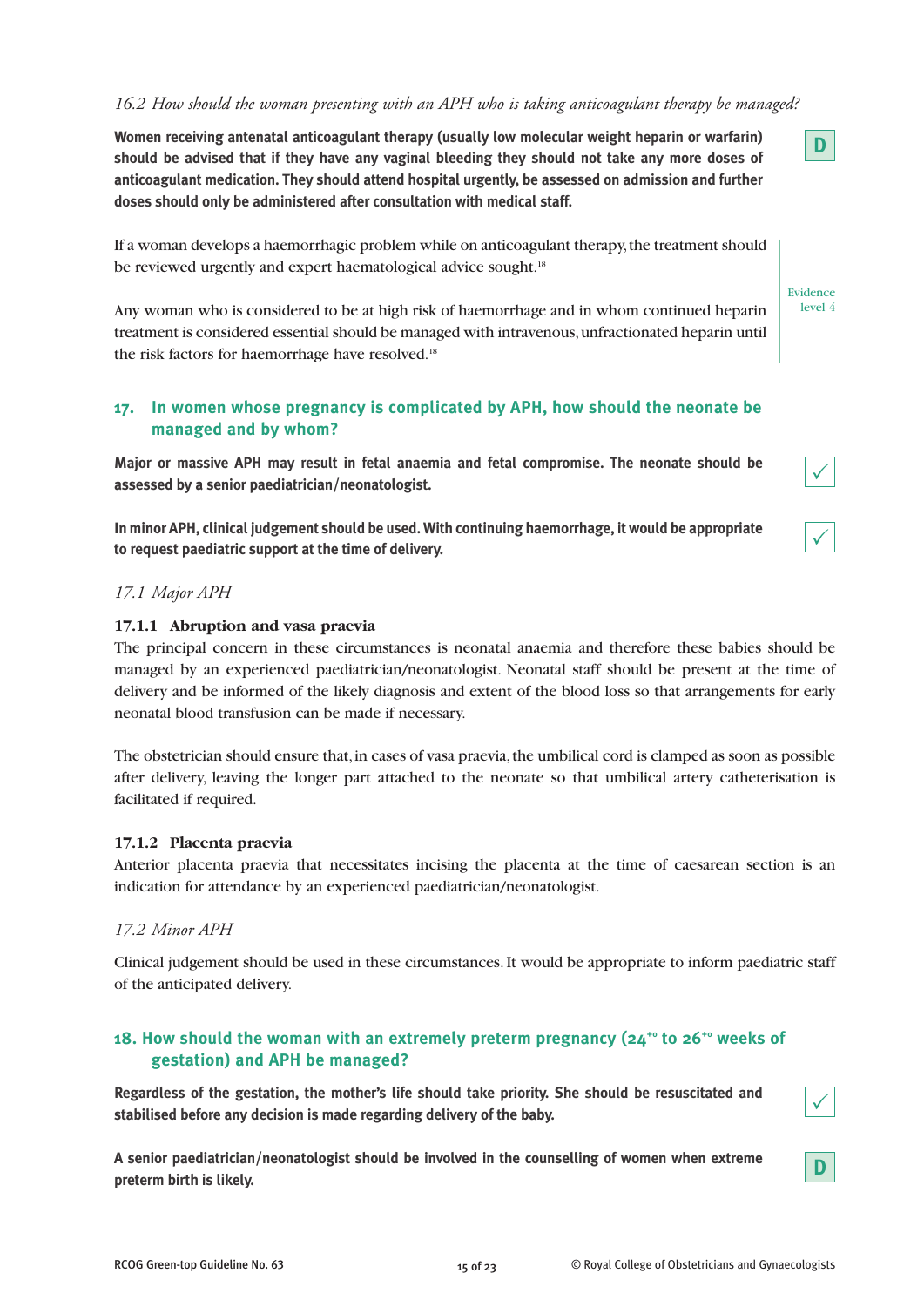Conservative management is usually appropriate when APH occurs in the extremely preterm pregnancy (less than 26+0 weeks of gestation) and the mother's condition is stable.

When the bleeding is considered life-threatening for the woman or there is evidence of cardiovascular compromise that fails to respond to resuscitation, consideration should be given to delivery of the fetus. At these gestations experienced neonatologists should be involved in the counselling of the woman and her partner.88 The use of practical, clinical guidelines in these situations aids consistency and promotes informed, supportive and responsible choices.<sup>89</sup> The British Association of Perinatal Medicine have produced a framework for the management of babies born extremely preterm (less than  $26^{+0}$  weeks of gestation).<sup>72</sup>

Evidence level 4

 $\checkmark$ 

Evidence level 4

# **19. What are the postnatal issues that need to be addressed in women whose pregnancies are complicated by APH?**

**The postnatal management of pregnancies complicated by major or massive APH should include thromboprophylaxis, debriefing and clinical incident reporting.**

Following a major APH or when the outcome for either the mother or baby/babies was suboptimal, it is important that an experienced obstetrician debriefs the woman and her partner. The visit should take place at the earliest possible time following delivery when the woman is able to comprehend and communicate. The events should be discussed and the woman and her family given the opportunity to ask questions. A follow-up appointment 4 to 6 weeks following birth should be offered and contact numbers for access to medical and psychological support should be provided as appropriate.

Where the APH has resulted in fetal demise, good communication between the maternity unit and the woman's general practitioner and community midwife is crucial. These issues are addressed in RCOG Green-top Guideline No. 55 *Late Intrauterine Fetal Death and Stillbirth*. <sup>15</sup> It may be appropriate for the consultant to contact the general practitioner by telephone.<sup>7</sup>

Haemorrhage and blood transfusion are risk factors for venous thromboembolism therefore thromboprophylaxis should be commenced or reinstituted as soon as the immediate risk of haemorrhage is reduced. Women at high risk of further haemorrhage (for example women with a coagulopathy) or women with continuing haemorrhage and in whom thromboprophylaxis is indicated, may be more appropriately managed with unfractionated heparin and/or graduated compression stockings.<sup>18</sup>

Risk management in obstetric practice aims to improve quality of care and patient safety. The RCOG recommend that a major obstetric haemorrhage should be reported through clinical incident systems.<sup>90</sup>

# **20. What is the role of obstetric skill drills to improve the management of APH?**

**Management of a major APH should be included in obstetric skill drills.**

CEMACH, the RCOG and the Royal College of Midwives have recommended obstetric drills or skill drills which includes maternal collapse. These drills are also now one of the requirements in the new Maternity Clinical Negligence Scheme for Trusts standards.<sup>91</sup>

Sequential reports investigating maternal deaths in the UK have highlighted the importance of obstetric haemorrhage skill drills.7,8,62,63 Management of a major APH should be included in obstetric skill drills<sup>92-94</sup> A prospective randomised trial from the UK demonstrated that practical, multiprofessional training in the management of obstetric emergencies increases midwives' and doctors' knowledge.95 Skill drills should ensure all members of staff, including those involved in blood transfusion services, know exactly what to do, ensuring that appropriate blood products are

Evidence levels  $2+$  to  $4$ 

**C**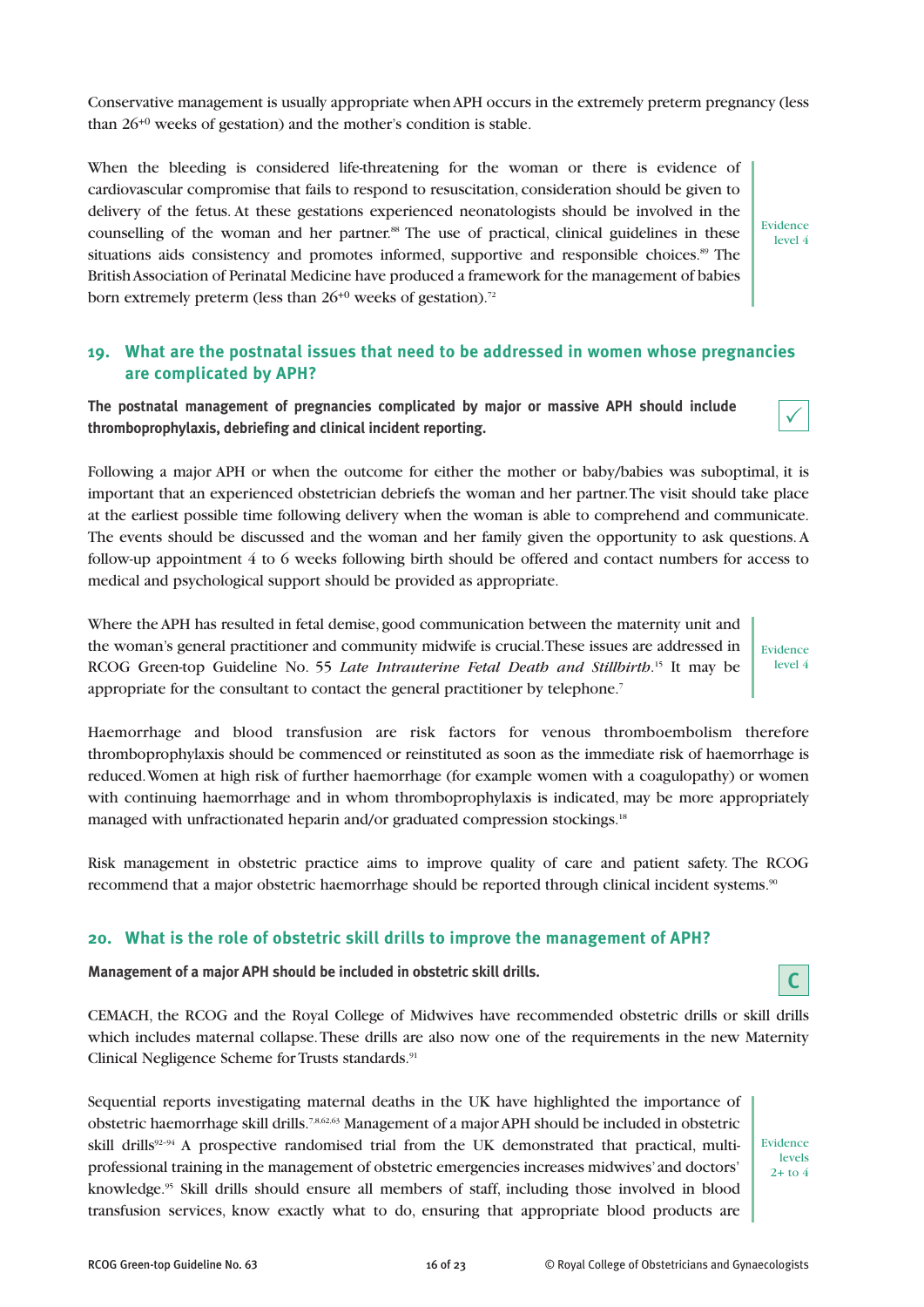delivered to the labour ward. A multidisciplinary approach to treatment should promote effective teamworking and ensure prompt and efficient management in such an emergency. Evidence levels  $2+$  to 4

#### **21. Suggested audit topics**

- 1. The administration of corticosteroids to women presenting with APH less than  $34^{+6}$  weeks of gestation.
- 2. Administration of anti-D Ig to non-sensitised RhD-negative women presenting with APH.
- 3. Percentage of women with APH (recurrent episodes of minor APH, a major APH that has resolved or unexplained APH) referred for serial growth scans.
- 4. Management of the third stage of labour in women who had a major APH.
- 5. Appropriate training of the multidisciplinary team.

#### **22. Areas for future research**

- 1. Randomised controlled trials of sufficient power are required to assess interventions (for example diet, vitamin supplements and antithrombotic therapy) to prevent placental abruption.
- 2. Studies are required to determine the optimum timing of delivery in women presenting with unexplained APH and no associated maternal and/or fetal compromise.
- 3. Data regarding transfusion of blood products in APH are limited. Studies are required to determine maternal and fetal outcomes following use of PRCs, FFP and whole blood in the management of APH.

#### **References**

- 1. Calleja-Agius J, Custo R, Brincat MP, Calleja N. Placental abruption and placenta praevia. *Eur Clin Obstet Gynaecol* 2006;2:121–7.
- 2. Hall M. Guidelines for management and treatment of obstetric haemorrhage in women who decline blood transfusion. In: Lewis G, Drife J, editors. *Why Mothers Die 2000–2002*. The Sixth Report of the Confidential Enquiries into Maternal Deaths in the United Kingdom. London: RCOG Press; 2004.
- 3. Royal College of Obstetricians and Gynaecologists. *Blood Transfusions in Obstetrics*. Green-top Guideline No. 47. London: RCOG; 2008.
- 4. Royal College of Surgeons. *Code of Practice for Management of Jehovah Witnesses*. London: RCSENG; 2002.
- 5. Association of Anaesthetists of Great Britain and Ireland. *Management of Anaesthesia for Jehovah's Witnesses*. 2nd ed. London: AAGBI; 2005
- [www.aagbi.org/publications/guidelines/docs/jehovah.pdf]. 6. Khan KS, Wojdyla D, Say L, Gülmezoglu AM, Van Look PF. WHO analysis of causes of maternal death: a systematic review. *Lancet* 2006;367:1066–74.
- 7. Cantwell R, Clutton-Brock T, Cooper G, Dawson A, Drife J, Garrod D, et al. *Saving Mothers' Lives: Reviewing maternal deaths to make motherhood safer, 2006–08*. The Eighth Report of the Confidential Enquiries into Maternal Deaths in the United Kingdom. *BJOG* 2011;118:1–203.
- 8. Lewis, G, editor. The Confidential Enquiry into Maternal and Child Health (CEMACH). *Saving Mothers' Lives: reviewing maternal deaths to make motherhood safer, 2003–2005*. The Seventh Report on Confidential Enquiries into Maternal Deaths in the United Kingdom. London: CEMACH; 2007.
- 9. Department of Health. *Saving Mothers 2005–2007*. Fourth Report on Confidential Enquiries into Maternal Deaths in South Africa. Pretoria: Department of Health; 2009.
- 10. Brace V, Kernaghan D, Penney G. Learning from adverse clinical outcomes: major obstetric haemorrhage in Scotland, 2003–05. *BJOG* 2007;114:1388–1396.
- 11. Royal College of Obstetricians and Gynaecologists. *The Use of Anti-D Immunoglobulin for Rhesus D Prophylaxis*. Green-top Guideline No. 22. London: RCOG; 2011.
- 12. Royal College of Obstetricians and Gynaecologists. *Placenta Praevia, Placenta Praevia Accreta and Vasa Praevia: Diagnosis and Management*. Green-top Guideline No. 27. London: RCOG; 2011.
- 13. Royal College of Obstetricians and Gynaecologists. *Prevention and Management of Postpartum Haemorrhage*. Green-top Guideline No. 52. London: RCOG; 2009.
- 14. Royal College of Obstetricians and Gynaecologists. *Maternal Collapse in Pregnancy and the Puerperium*. Green-top Guideline No. 56. London: RCOG; 2011.
- 15. Royal College of Obstetricians and Gynaecologists. *Late Intrauterine Fetal Death and Stillbirth*. Green-top Guideline No. 55. London: RCOG; 2010.
- 16. Royal College of Obstetricians and Gynaecologists. *Antenatal Corticosteroids to Reduce Neonatal Morbidity*. Green-top Guideline No. 7. London: RCOG; 2010.
- 17. Royal College of Obstetricians and Gynaecologists. *Tocolytic Drugs for Women in Preterm Labour*. Green-top Guideline No. 1b. London: RCOG; 2011.
- 18. Royal College of Obstetricians and Gynaecologists. *The Acute Management of Thrombosis and Embolism During Pregnancy and the Puerperium*. Green-top Guideline No. 37b. London: RCOG; 2007.
- 19. Oylese Y, Ananth CV. Placental abruption. *Obstet Gynecol* 2006;108:1005–16.
- 20. Royal College of Obstetricians and Gynaecologists. *Development of RCOG Green-top Guidelines: Policies and Processes*. Clinical Governance Advice 1a. London: RCOG; 2006.
- 21. Royal College of Obstetricians and Gynaecologists. *Development of RCOG Green-top Guidelines: Producing a Scope*. Clinical Governance Advice 1b. London: RCOG; 2006.
- 22. Royal College of Obstetricians and Gynaecologists. *Development of RCOG Green-top Guidelines: Producing a Clinical Practice Guideline*. Clinical Governance Advice 1c. London: RCOG; 2006.
- 23. Neilson JP. Interventions for suspected placenta praevia. *Cochrane Database Syst Rev* 2003;(2):CD001988.
- 24. Neilson JP. Interventions for treating placental abruption. *Cochrane Database Syst Rev* 2003;(1):CD003247; reviewed 2009.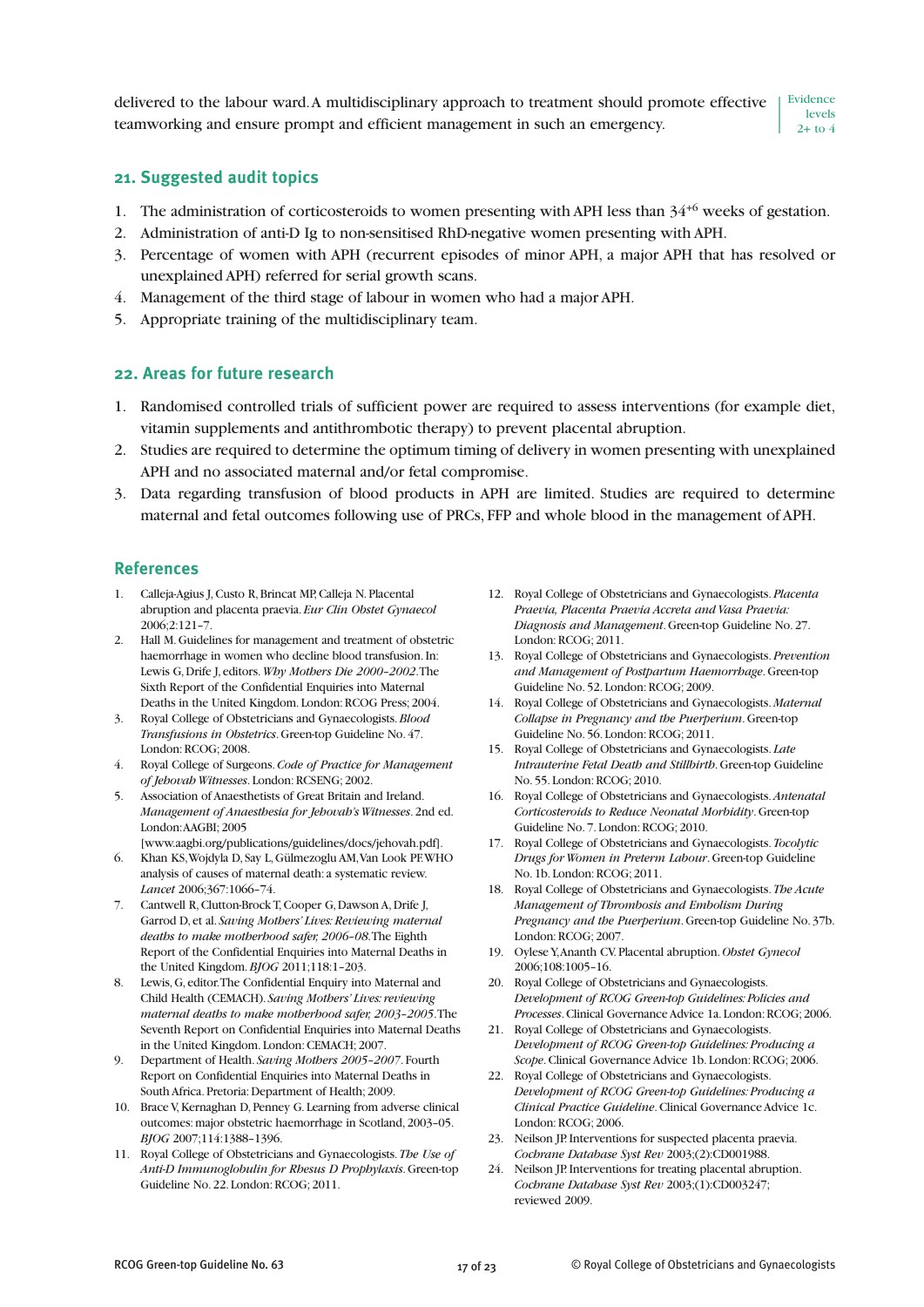- 25. Raymond EG, Mills JL. Placental abruption: maternal risk factors and associated fetal conditions. *Acta Obstet Gynecol Scand* 1993;72:633–9.
- 26. Ananth CV, Oyelese Y, Srinivas N, Yeo L, Vintzileos AM. Preterm premature rupture of membranes, intrauterine infection and oligohydramnios: risk factors for placental abruption. *Obstet Gynecol* 2004;104:71–7.
- 27. Tikkanen M, Nuutila M, Hiilesmaa V, Paavonen J, Ylikorkala O. Clinical presentation and risk factors of placental abruption. *Acta Obstet Gynecol Scand* 2006;85:700–5.
- 28. Tikkanen M, Nuutila M, Hiilesmaa V, Paavonen J, Ylikorkala O. Prepregnancy risk factors for placental abruption. *Acta Obstet Gynecol Scand* 2006;85:40–4.
- 29. Ananth CV, Nath CA, Philipp C. The normal anticoagulant system and risk of placental abruption: protein C, protein S and resistance to activated protein C. *J Matern Fetal Neonatal Med* 2010;23:1377–83.
- 30. Deutsch AB, Lynch O, Alio AP, Salihu HM, Spellacy WN. Increased risk of placental abruption in underweight women. *Am J Perinatol* 2010;27:235–40.
- 31. Pariente G, Wiznitzer A, Sergienko R, Mazor M, Holcberg G, Sheiner E. Placental abruption: critical analysis of risk factors and perinatal outcomes. *J Matern Fetal Neonatal Med* 2010;24:698–702.
- 32. Rasmussen S, Irgens LM. Occurrence of placental abruption in relatives. *BJOG* 2009;116:693–699.
- 33. Tikkanen M. Etiology, clinical manifestations, and prediction of placental abruption. *Acta Obstet Gynecol Scand* 2010;89:732–40.
- 34. Kennare R, Heard A, Chan A. Substance use during pregnancy: risk factors and obstetric and perinatal outcomes in South Australia. *ANZJOG* 2005;45:220–5.
- 35. Lykke JA, Dideriksen KL, Lidegaard O, Langhoff-Roos J. Firsttrimester vaginal bleeding and complications later in pregnancy. *Obstet Gynecol* 2010;115:935–44.
- 36. van Oppenraaij RH, Jauniaux E, Christiansen OB, Horcajadas JA, Farquharson RG, Exalto N; ESHRE Special Interest Group for Early Pregnancy (SIGEP). Predicting adverse obstetric outcome after early pregnancy events and complications: a review. *Hum Reprod Update* 2009;15:409–21.
- 37. Robertson L, Wu O, Langhorne P, Twaddle S, Clark P, Lowe GD, et al; Thrombosis: Risk and Economic Assessment of Thrombophilia Screening (TREATS) Study. Thrombophilia in pregnancy: a systematic review. *Br J Haematol* 2006;132:171–96.
- 38. Rodger MA, Betancourt MT, Clark P, Lindqvist PG, Dizon-Townson D, Said J, et al. The association of factor V Leiden and prothrombin gene mutation and placental-mediated pregnancy complications: a systematic review and meta-analysis of prospective cohort studies. *PLoS Med* 2010;7:e1000292.
- 39. Nath CA, Ananth CV, Smulian JC, Shen-Schwarz S, Kaminsky L; New Jersey-Placental Abruption Study Investigators.Histologic evidence of inflammation and risk of placental abruption. *Am J Obstet Gynecol* 2007:197:319.e1–6.
- 40. Parazzini F, Dindelli M, Luchini L, La Rosa M, Potenza MT, Frigerio L, et al. Risk factors for placenta praevia. *Placenta* 1994;15:321–6.
- 41. Sheiner E, Shoham-Vardi I, Hallak M, Hershkowitz R, Katz M, Mazor M. Placenta previa: obstetric risk factors and pregnancy outcome. *J Matern Fetal Med* 2001;10:414–9.
- 42. Faiz AS, Ananth CV. Etiology and risk factors for placenta previa: an overview and meta-analysis of observational studies. *J Matern Fetal Neonatal Med* 2003;13:175–90.
- 43. Healy DL, Breheny S, Halliday J, Jaques A, Rushford D, Garrett C, et al. Prevalence and risk factors for obstetric haemorrhage in 6730 singleton births after assisted reproductive technology in Victoria Australia. *Hum Reprod* 2010;25:265–74.
- 44. Yang Q, Wen SW, Phillips K, Oppenheimer L, Black D, Walker MC. Comparison of maternal risk factors between placental abruption and placenta previa. *Am J Perinatol* 2009;26:279–86.
- 45. Rasmussen S, Albrechtsen S, Dalaker K. Obstetric history and the risk of placenta previa. *Acta Obstet Gynecol Scand* 2000;79:502–7.
- 46. Ananth CV, Smulian JC, Vintzileos AM. The association of placenta previa with history of cesarean delivery and abortion: a meta-analysis. *Am J Obstet Gynecol* 1997;177:1071–8.
- 47. Hendricks MS, Chow YH, Bhagavath B, Singh K. Previous cesarean section and abortion as risk factors for developing placenta previa. *J Obstet Gynaecol Res* 1999;25:137–42.
- 48. Toivonen S, Heinonen S, Anttila M, Kosma VM, Saarikoski S. Reproductive risk factors, Doppler findings, and outcome of affected births in placental abruption: a population-based analysis. *Am J Perinatol* 2002;19:451–60.
- 49. Odibo AO, Cahill AG, Stamilio DM, Stevens EJ, Peipert JF, Macones GA. Predicting placental abruption and previa in women with a previous cesarean delivery. *Am J Perinatol* 2007;24:299–305.
- 50. Campbell JC. Health consequences of intimate partner violence. *Lancet* 2002;359:1331–6.
- 51. Lumley J, Chamberlain C, Dowswell T, Oliver S, Oakley L, Watson L. Interventions for promoting smoking cessation during pregnancy. *Cochrane Database Syst Rev* 2009;(3):CD001055.
- 52. Day E, George S. Management of drug misuse in pregnancy. *Advances in Psychiatric Treatment* 2005;11:253–61.
- 53. Pinto SM, Dodd S, Walkinshaw SA, Siney C, Kakkar P, Mousa HA. Substance abuse during pregnancy: effect on pregnancy outcomes. *Euro J Obstet Gynecol Reprod Biol* 2010;150:137–41.
- 54. Charles DH, Ness AR, Campbell D, Smith GD, Whitley E, Hall MH. Folic acid supplements in pregnancy and birth outcome: re-analysis of a large randomised controlled trial and update of Cochrane review. *Paediatr Perinat Epidemiol* 2005;19:112–24.
- 55. Nilsen RM, Vollset SE, Rasmussen SA, Ueland PM, Daltveit AK. Folic acid and multivitamin supplement use and risk of placental abruption: a population-based registry study. *Am J Epidemiol* 2008;167:867–74.
- 56. Rodger MA, Paidas M. Do thrombophilias cause placentamediated pregnancy complications? *Semin Thromb Hemost* 2007;33:597–603.
- 57. Gris JC, Chauleur C, Faillie JL, Baer G, Marès P, Fabbro-Peray P, et al. Enoxaparin for the secondary prevention of placental vascular complications in women with abruptio placentae: the pilot randomised controlled NOH-AP trial. *Thromb Haemost* 2010;104:771–9.
- 58. Calleja-Agius J, Custo R, Brincat M, Calleja N. Placental abruption and placenta praevia. *Eur Clin Obstet Gynaecol* 2006;2:121–7.
- 59. Walfish M, Neuman A, Wlody D. Maternal haemorrhage. *Br J Anaesthesia* 2009;103:i47–i56.
- 60. Magann EF, Cummings JE, Niederhauser A, Rodriguez-Thompson D, McCormack R, Chauhan SP. Antepartum bleeding of unknown origin in the second half of pregnancy: a review. *Obstet Gynecol Surv* 2005;60:741–5.
- 61. McCormack RA, Doherty DA, Magann EF, Hutchinson M, Newnham JP. Antepartum bleeding of unknown origin in the second half of pregnancy and pregnancy outcomes. *BJOG* 2008;115:1451–7.
- 62. Confidential Enquiry into Maternal and Child Health. *Why Mothers Die 1997–1999.*The Fifth Report of the Confidential Enquiries into Maternal Deaths in the United Kingdom. London: RCOG; 2001.
- 63. Confidential Enquiry into Maternal and Child Health. *Why Mothers Die 2000–2002*. The Sixth Report of the Confidential Enquiries into Maternal Deaths in the United Kingdom. London: RCOG; 2004.
- 64. Van Calsteren K, Vergote I, Amant F. Cervical neoplasia during pregnancy: diagnosis, management and prognosis. *Best Pract Res Clin Obstet Gynaecol* 2005;19:611–30.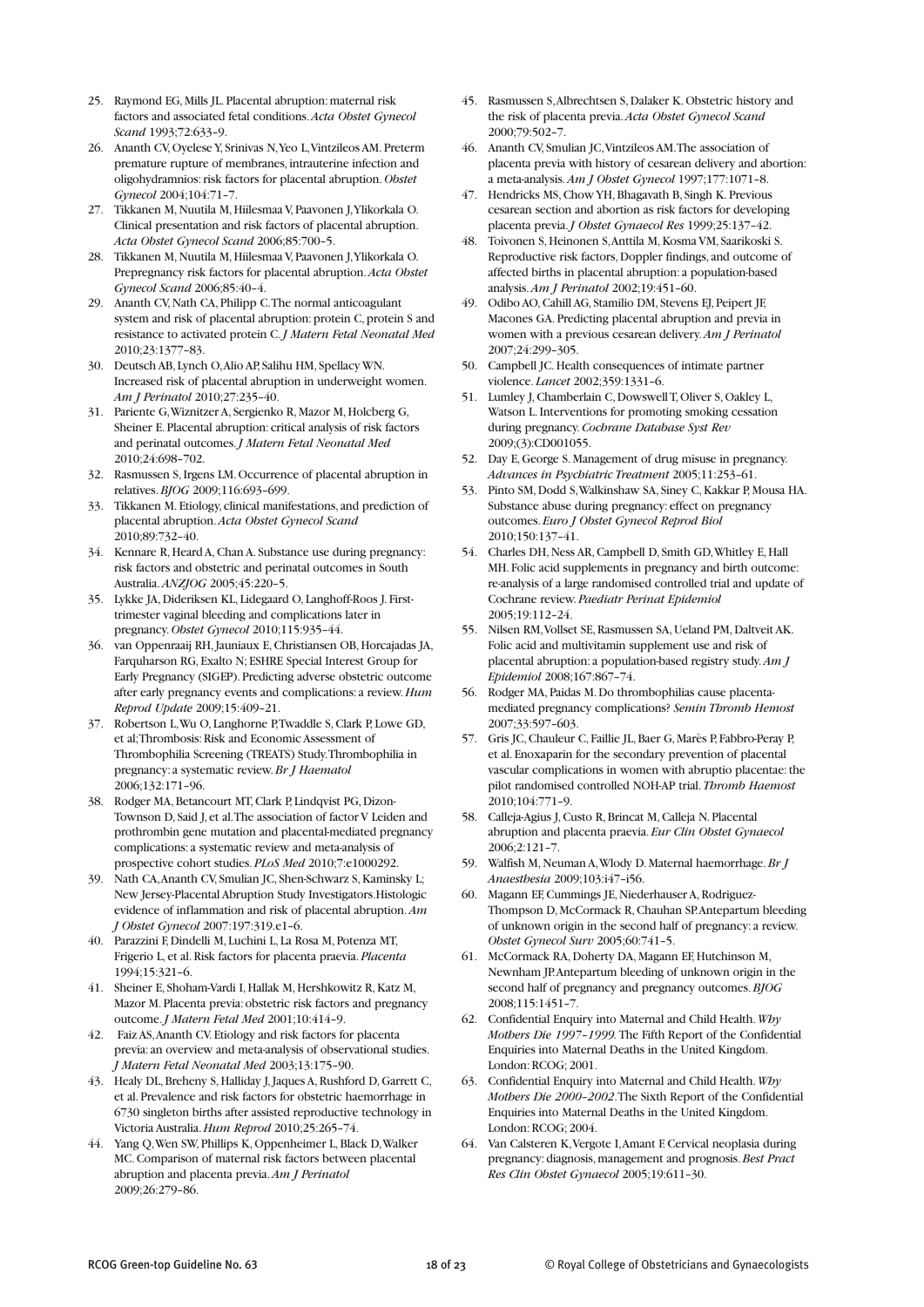- 65. Norström A, Jansson I, Andersson H. Carcinoma of the uterine cervix in pregnancy. A study of the incidence and treatment in the Western region of Sweden 1973 to 1992. *Acta Obstet Gynecol Scand* 1997;76:583–9.
- 66. Chilaka VN, Konje JC, Clarke S, Taylor DJ. Practice observed: is speculum examination on admission a necessary procedure in the management of all cases of antepartum haemorrhage? *J Obstet Gynaecol* 2000;20:396–8.
- 67. NHS Cervical Screening Programmes. *Colposcopy and Programme Management: Guidelines for the NHS Cervical Screening Programme.* 2nd edition. Sheffield: NHSCSP; 2010 [http://www.cancerscreening.nhs.uk/cervical/publications/nhs csp20.html].
- 68. Emery CL, Morway LF, Chung-Park M, Wyatt-Ashmead J, Sawady J, Beddow TD. The Kleihauer-Betke test. Clinical utility, indication, and correlation in patients with placental abruption and cocaine use. *Arch Pathol Lab Med* 1995;119:1032–7.
- 69. Dhanraj D, Lambers D. The incidences of positive Kleihauer-Betke test in low-risk pregnancies and maternal trauma patients. *Am J Obstet Gynecol* 2004;190:1461–3.
- 70. Oyelese Y. Placenta previa: the evolving role of ultrasound. *Ultrasound Obstet Gynecol* 2009;34:123–6.
- 71. Glantz C, Purnell L. Clinical utility of sonography in the diagnosis and treatment of placental abruption. *J Ultrasound Med* 2002;21:837–40.
- 72. Wilkinson AR, Ahluwalia J, Cole A, Crawford D, Fyle J, Gordon A, et al. Management of babies born extremely preterm at less than 26 weeks of gestation: a framework for clinical practice at the time of birth. *Arch Dis Child Fetal Neonatal Ed* 2009;94:F2–5.
- 73. Tikkanen M, Nuutila M, Hiilesmaa V, Paavonen J, Ylikorkala O. Clinical presentation and risk factors of placental abruption. *Acta Obstet Gynecol Scand* 2006;85:700–5.
- 74. Manolitsas T, Wein P, Beischer NA, Sheedy MT, Ratten VJ. Value of cardiotocography in women with antepartum haemorrhage – is it too late for caesarean section when the cardiotocograph shows ominous features? *Aust N Z J Obstet Gynaecol* 1994;34:403–8.
- 75. Ananth CV, Berkowitz GS, Savitz DA, Lapinski RH. Placental abruption and adverse perinatal outcomes. *JAMA* 1999;282:1646–51.
- 76. Towers CV, Pircon RA, Heppard M. Is tocolysis safe in the management of third-trimester bleeding? *Am J Obstet Gynecol* 1999;180:1572–8.
- 77. Khan K, Zamora J, Lamont RF, Van Geijn Hp H, Svare J, Santos-Jorge C, et al. Safety concerns for the use of calcium channel blockers in pregnancy for the treatment of spontaneous preterm labour and hypertension: a systematic review and meta-regression analysis. *J Matern Fetal Neonatal Med* 2010;23:1030–8.
- 78. Harlev A, Levy A, Zaulan Y, Koifman A, Mazor M, Wiznitzer A, et al. Idiopathic bleeding during the second half of pregnancy as a risk factor for adverse perinatal outcome. *J Matern Fetal Neonatal Med* 2008;21:331–5.
- 79. National Collaborating centre for Women's and Children's Health. *Intrapartum care: care of healthy women and their babies during childbirth.* London: RCOG Press; 2007.
- 80. Stones RW, Paterson CM, Saunders NJ. Risk factors for major obstetric haemorrhage. *Eur J Obstet Gynecol Reprod Biol* 1993;48:15–8.
- 81. Schuurmans N, MacKinnon C, Lane C, Etches D. Prevention and management of postpartum haemorrhage. Society of Obstetricians and Gynaecologists of Canada Clinical Practice Guidelines No.88. *J Soc Obstet Gynaecol Can* 2000;22:271–81 [http://www.sogc.org/guidelines/public/88E-CPG-April2000.pdf].
- 82. Begley CM, Gyte GM, Murphy DJ, Devane D, McDonald SJ, McGuire W. Active versus expectant management for women in the third stage of labour. *Cochrane Database Syst Rev* 2010;(7):CD007412.
- 83. McDonald S, Abbott JM, Higgins SP. Prophylactic ergometrineoxytocin versus oxytocin for the third stage of labour. *Cochrane Database Syst Rev* 2004;(1):CD000201.
- 84. Holcomb JB, Jenkins D, Rhee P, Johannigman J, Mahoney P, Mehta S, et al. Damage control resuscitation: directly addressing the early coagulopathy of trauma. *J Trauma* 2007;62:307–10.
- 85. Borgman MA, Spinella PC, Perkins JG, Grathwohl KW, Repine T, Beekley AC. The ratio of blood products transfused affects mortality in patients receiving massive transfusions at a combat support hospital. *J Trauma* 2007;63:805–13.
- 86. Alexander JM, Sarode R, McIntire DD, Burner JD, Leveno KJ. Whole blood in the management of hypovolemia due to obstetric hemorrhage. *Obstet Gynecol* 2009;113:1320–6.
- 87. Mercier FJ, Bonnet MP. Use of clotting factors and other prohemostatic drugs for obstetric hemorrhage. *Curr Opin Anaesthesiol* 2010;23:310–6.
- 88. Vohr BR, Allen M. Extreme prematurity the continuing dilemma. *N Engl J Med* 2005;352:71–2.
- 89. Kaempf JW, Tomlinson M, Arduza C, Anderson S, Campbell B, Ferguson LA, et al. Medical staff guidelines for periviability pregnancy counseling and medical treatment of extremely premature infants. *Pediatrics* 2006;117;22–9.
- 90. Royal College of Obstetricians and Gynaecologists. *Improving patient safety: risk management for maternity and gynaecology.* Clinical Governance Advice No.2. London: RCOG; 2009.
- 91. Clinical Negligence Scheme for Trusts. *Maternity Clinical Risk Management Standards 2011/12*. NHS Litigation Authority [http://www.nhsla.com/RiskManagement/].
- 92. Draycott T, Crofts J. Structured team training in obstetrics and its impact on outcome. *Fetal Matern Med Rev* 2006;17:229–37.
- 93. Sorensen SS. Emergency drills in obstetrics: reducing risk of perinatal death or permanent injury. *JONAS Healthc Law Ethics Regul* 2007;9:9–16.
- 94. Grunebaum A. Error reduction and quality assurance in obstetrics. *Clin Perinatol* 2007;34:489–502.
- 95. Crofts JF, Ellis D, Draycott TJ, Winter C, Hunt LP, Akande VA. Change in knowledge of midwives and obstetricians following obstetric emergency training: a randomised controlled trial of local hospital, simulation centre and teamwork training. *BJOG* 2007;114:1534–41.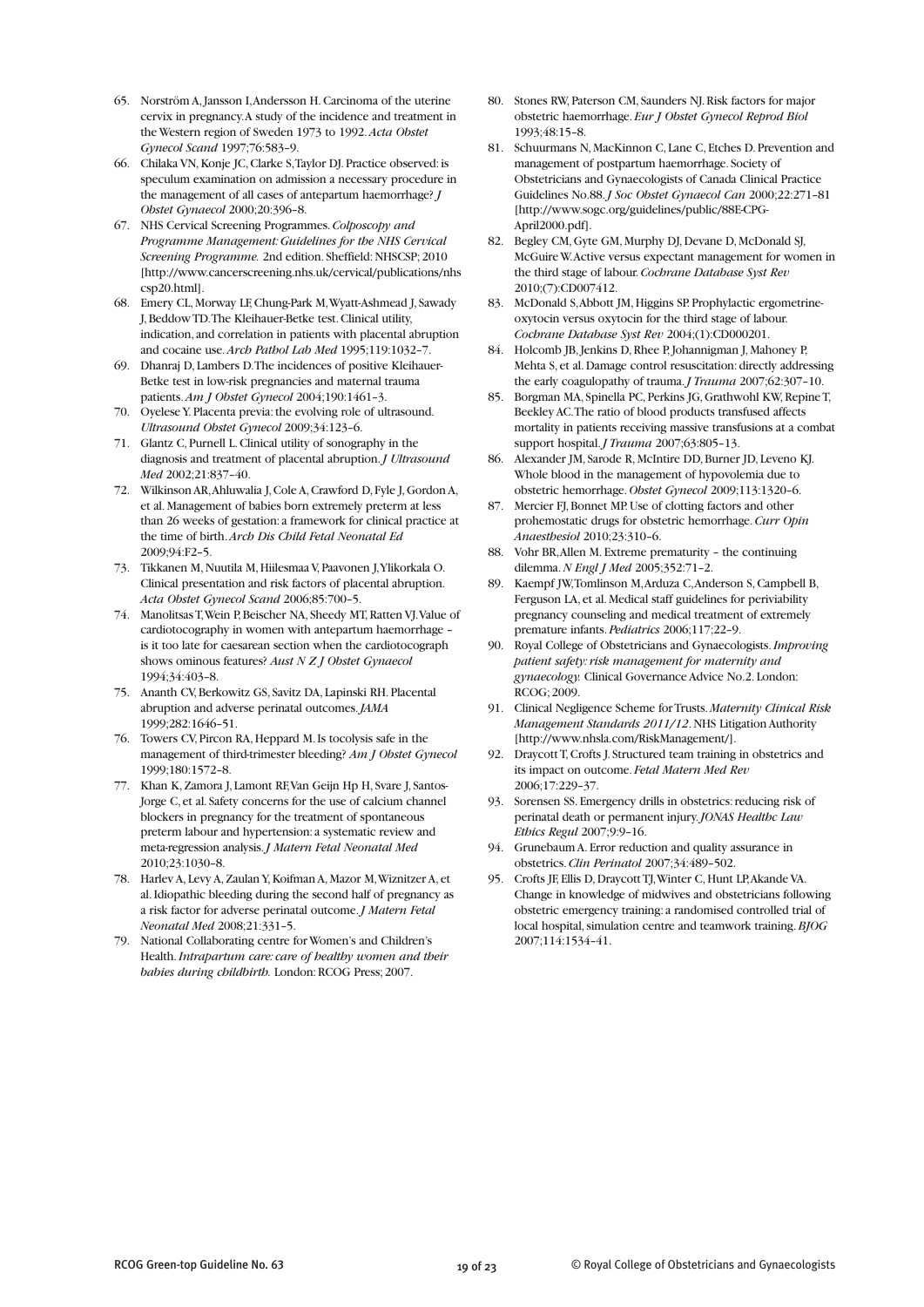# **APPENDIX 1**

**Principles of management of massive APH (blood loss greater than 1000 ml and/or signs of clinical shock)**

Personnel required:

- call experienced midwife (in addition to midwife in charge)
- call obstetric middle grade and alert consultant
- call anaesthetic middle grade and alert consultant
- alert consultant clinical haematologist on call
- alert blood transfusion laboratory
- call porters for delivery of specimens/blood
- designate one member of the team to record events, fluids, drugs and vital signs.

Initial management:

Initial management should follow the ABCD pathway.

- **A and B assess airway and breathing** A high concentration of oxygen (10–15 litres/minute) via a facemask should be administered.
- **C evaluate circulation** Establish two 14-gauge intravenous lines; a 20 ml blood sample should be taken and sent for diagnostic tests, including full blood count and assessment of FMH if RhD-negative, coagulation screen, urea and electrolytes and cross match (4 units)
- **D assess the fetus and decide on delivery**

The four pillars of management:

- communication between all members of the multidisciplinary team
- resuscitation (see Appendix 2)
- monitoring and investigation
- arrest bleeding by arranging delivery of the fetus (see section 14).

These management strategies have been adapted from RCOG Green-top Guideline No. 52 *Prevention and Management of Postpartum Haemorrhage*. 12The differences in management options between APH and PPH are that there are two individuals to care for (should the fetus still be alive) and that a very specific method of controlling the haemorrhage is available in the event of an APH (delivery of the fetus and placenta). Delivery of the fetus and placenta will control bleeding by allowing the uterus to contract and stop bleeding from the site of placental separation, and will also remove placental tissue, a source of production of coagulation activators which predisposes to the development of DIC.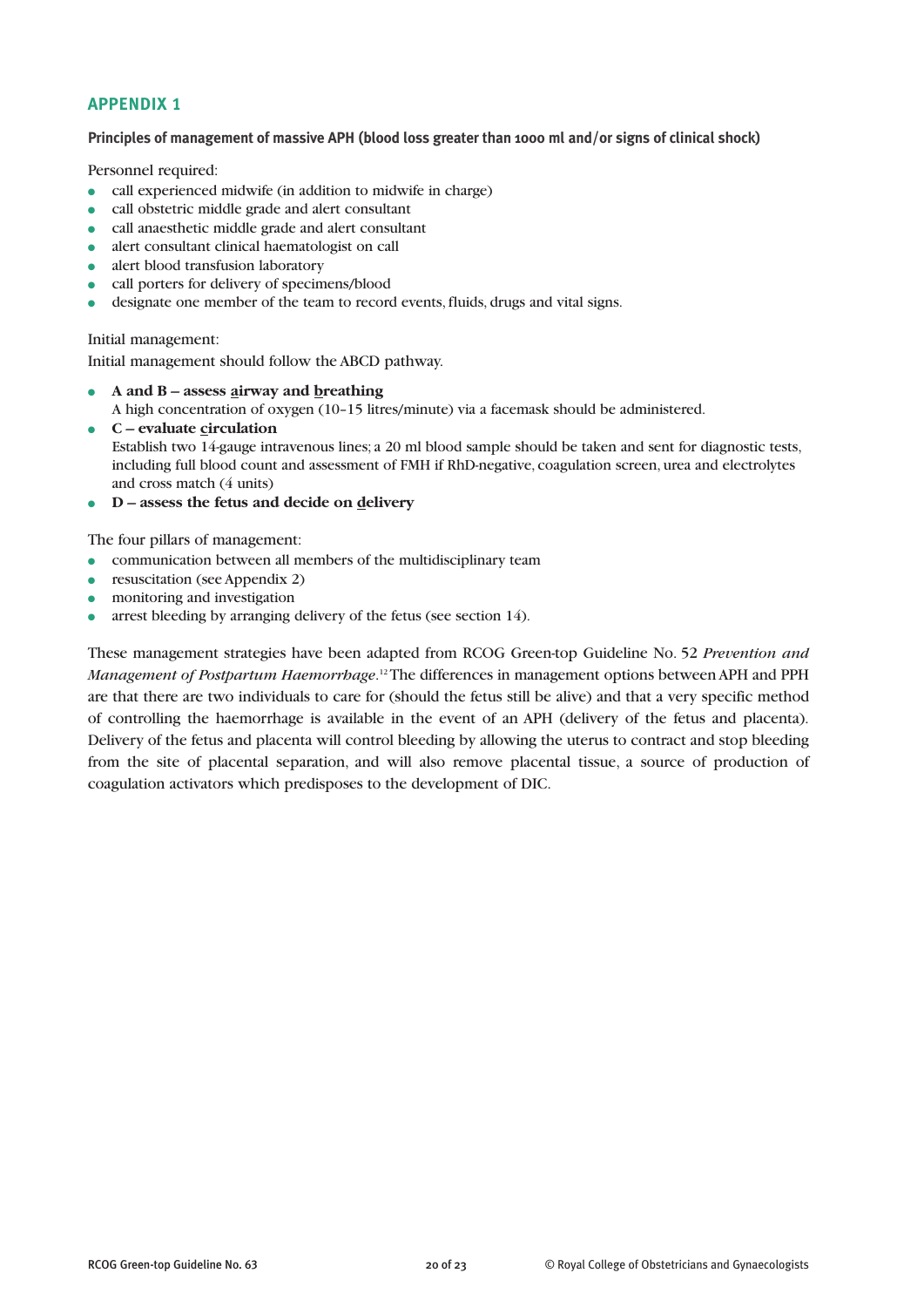#### **APPENDIX 2**

**The principles of fluid replacement and administration of blood products (from RCOG Green-top Guideline No. 5212)**

#### **Basic measures for haemorrhage up to 1000 ml with no clinical shock:**

- $\bullet$  intravenous access (14-gauge cannula x 1)
- commence crystalloid infusion.

#### **Full protocol for massive haemorrhage (blood loss > 1000 ml or clinical shock):**

- assess airway
- assess breathing
- evaluate circulation
- oxygen by mask at 10–15 litres/minute
- $\bullet$  intravenous access (14-gauge cannula x 2)
- position left lateral tilt
- keep the woman warm using appropriate available measures
- transfuse blood as soon as possible
- until blood is available, infuse up to 3.5 litres of warmed crystalloid Hartmann's solution (2 litres) and/or colloid (1–2 litres) as rapidly as required
- the best equipment available should be used to achieve rapid warmed infusion of fluids
- special blood filters should *not* be used, as they slow infusions.

#### **Fluid therapy and blood product transfusion:**

| up to 2 litres Hartmann's solution                                                      |
|-----------------------------------------------------------------------------------------|
| up to 1-2 litres colloid until blood arrives                                            |
| cross-matched                                                                           |
| if cross-matched blood unavailable and the clinical situation is urgent, give uncross-  |
| matched group-specific blood or give O RhD-negative blood                               |
| consider the use of red-cell salvage if available                                       |
| $4$ units of FFP (12-15 ml/kg or total 1 litre)                                         |
| (i) for every 6 units of red cells or                                                   |
| (ii) if prothrombin time and/or activated partial thromboplastin time (PT and aPTT) are |
| greater than 1.5 x mean control                                                         |
| if platelet count $<$ 50 x 10 <sup>9</sup> /l                                           |
| if fibrinogen $< 1$ g/l.                                                                |
|                                                                                         |

With continuing massive haemorrhage and whilst awaiting coagulation studies, up to 4 units of FFP and 10 units of cryoprecipitate (two packs) may be given empirically.

#### **Apply clinical judgement in each situation.**

The main therapeutic goal of the management of massive blood loss as outlined in Green-top Guideline No. 52 summarises the main therapeutic goal of management of massive blood loss is to maintain:

- haemoglobin  $> 8$  g/dl
- platelet count  $> 75 \times 10^9/1$
- prothrombin time  $< 1.5$  x mean control
- $\bullet$  activated partial prothromboplastin time  $\lt 1.5$  x mean control
- fibrinogen  $> 1.0$  g/l.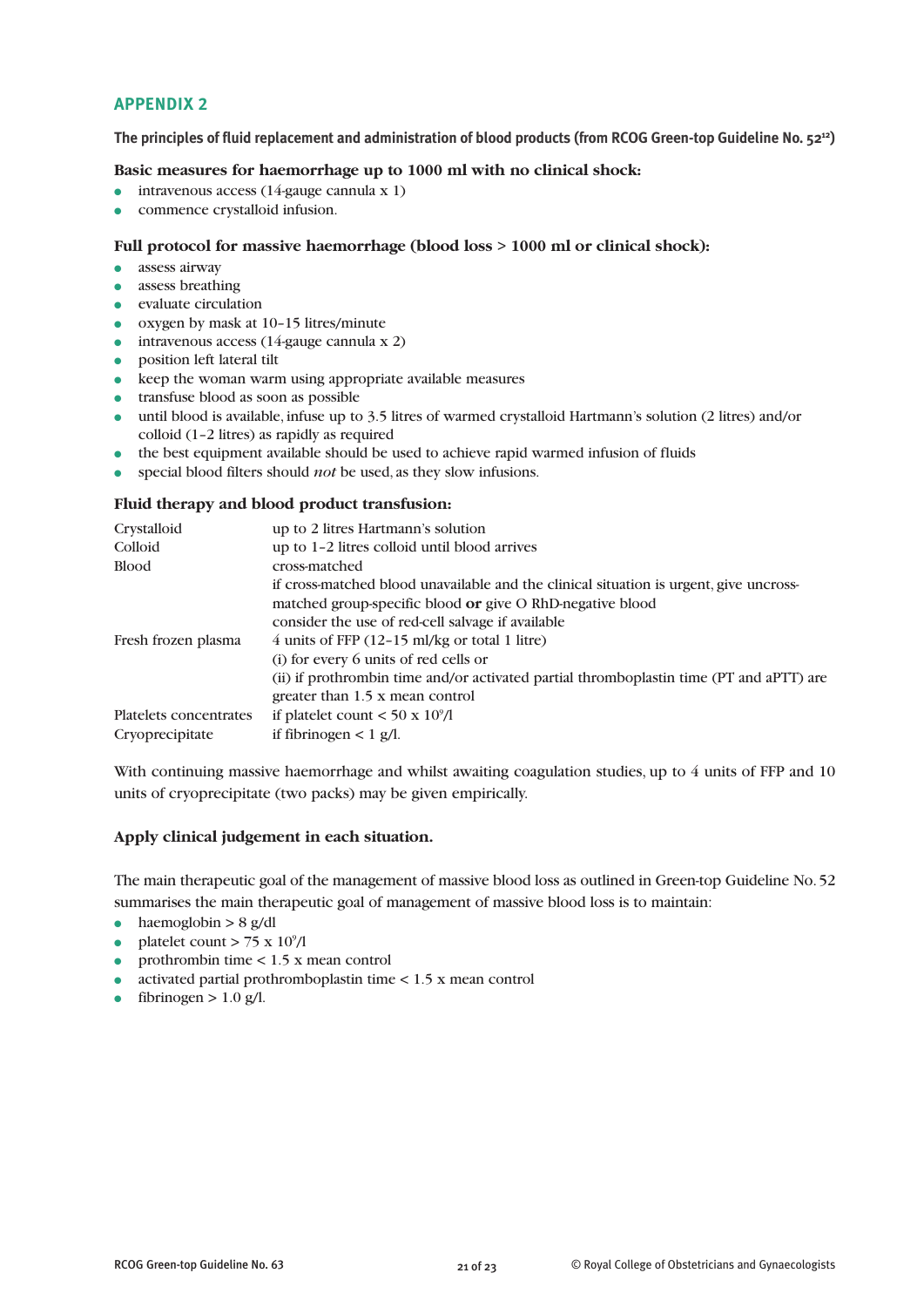#### **APPENDIX 3**

Clinical guidelines are 'systematically developed statements which assist clinicians and women in making decisions about appropriate treatment for specific conditions'. Each guideline is systematically developed using a standardised methodology. Exact details of this process can be found in Clinical Governance Advice No.1: *Development of RCOG Green-top Guidelines* (available on the RCOG website at **http://www.rcog.org.uk/guidelines**). These recommendations are not intended to dictate an exclusive course of management or treatment. They must be evaluated with reference to individual patient needs, resources and limitations unique to the institution and variations in local populations. It is hoped that this process of local ownership will help to incorporate these guidelines into routine practice. Attention is drawn to areas of clinical uncertainty where further research might be indicated.

The evidence used in this guideline was graded using the scheme below and the recommendations formulated in a similar fashion with a standardised grading scheme.